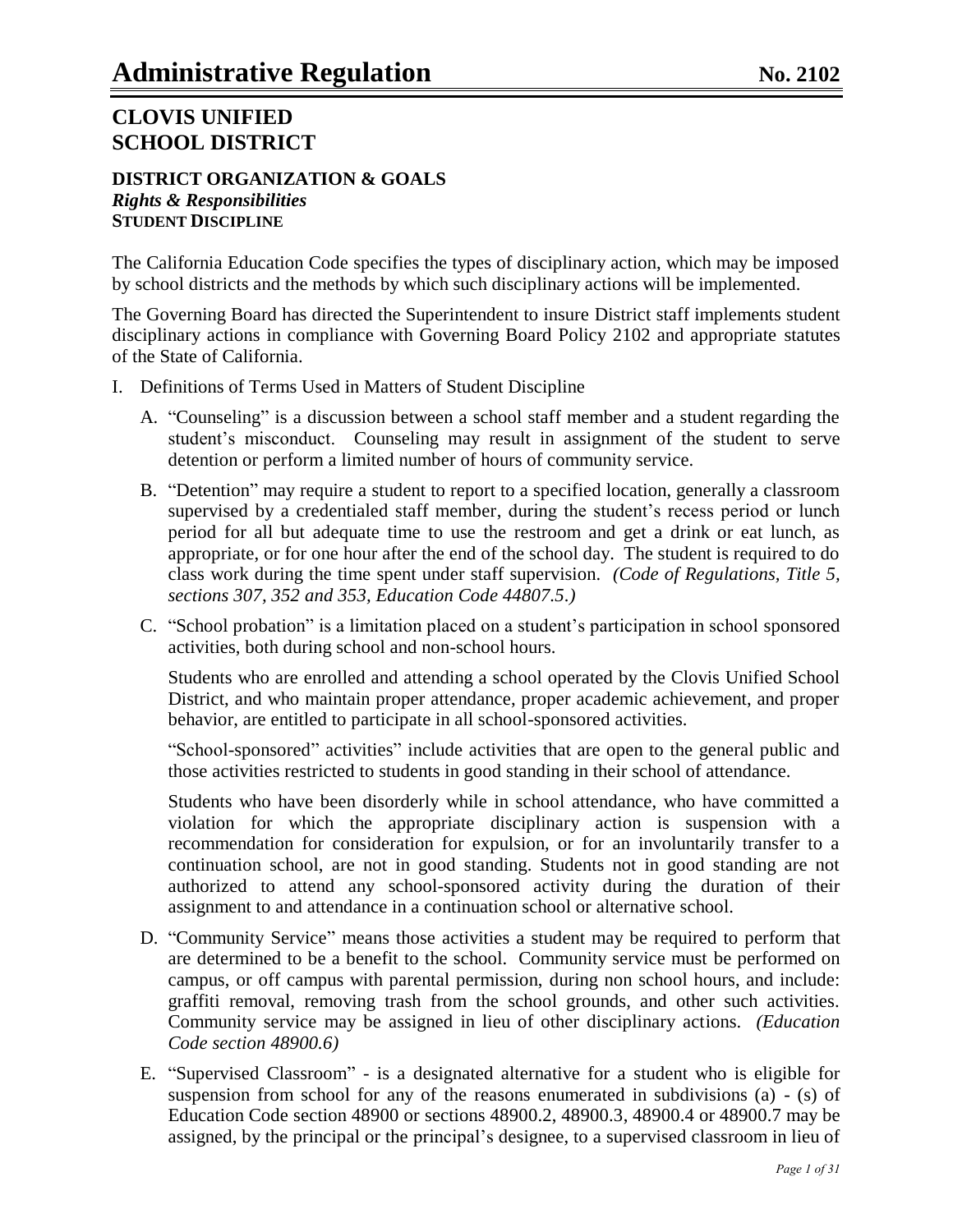suspension from school attendance, provided the student poses no imminent danger or threat to the campus, students, or staff, or if an action to expel the student has not been initiated. The student is responsible for contacting his/her teacher to receive regular classroom assignments and tests. *(Education Code section 48911.1.)*

- F. "Saturday School" is a supervised classroom maintained on Saturday.
	- 1. Students may be authorized to attend Saturday school in lieu of suspension from school, or to make up class work, or unexcused absences. *(Education Code section 48264; Board Policy No. 3510.)*
	- 2. Students who are truant from school may be involuntarily assigned to attend Saturday School to make up the days missed. *(Education Code section 48264.5; Board Policy No. 3510.)*
- G. "Suspension" means removal of a student from ongoing instruction, for adjustment purposes. *(Education Code section 48925*.*)*

However, suspension does not mean:

- 1. Reassignment to another educational program or class at the same school where the student will receive continuing instruction for the minimum day applicable to such student.
- 2. Referral of the student to a certificated employee designated by the principal to advise students.
- 3. Removal from a class, but without reassignment to another class or program for the remainder of the class period without sending the student to the principal or principal"s designee, provided such exclusion occurs no more than once every five consecutive school days.
- 4. Releasing the student to the custody of the parent for a portion of a school day.
- 5. Behavior management techniques called for in a disabled student"s IEP.
- 6. Reassignment within the requirements of a disabled student"s IEP.
- H. "Expulsion" means removal of a student from attendance in current school of attendance and referral to a program of study that meets all of the following conditions: *(Education Code section 48915.)*
	- 1. Is appropriately prepared to accommodate students who exhibit discipline problems.
	- 2. Is not provided at a comprehensive middle, junior or senior high school, or at any elementary school.
	- 3. Is not housed at the school site attended by the student at the time of suspension*.*

Expulsion does not mean involuntary transfer pursuant to Education Code section 48432.5.

- I. "Day" means a calendar day unless otherwise specifically provided.
- J. "School day" means a day upon which the schools of the District are in session (including during summer school) or weekdays during the summer recess.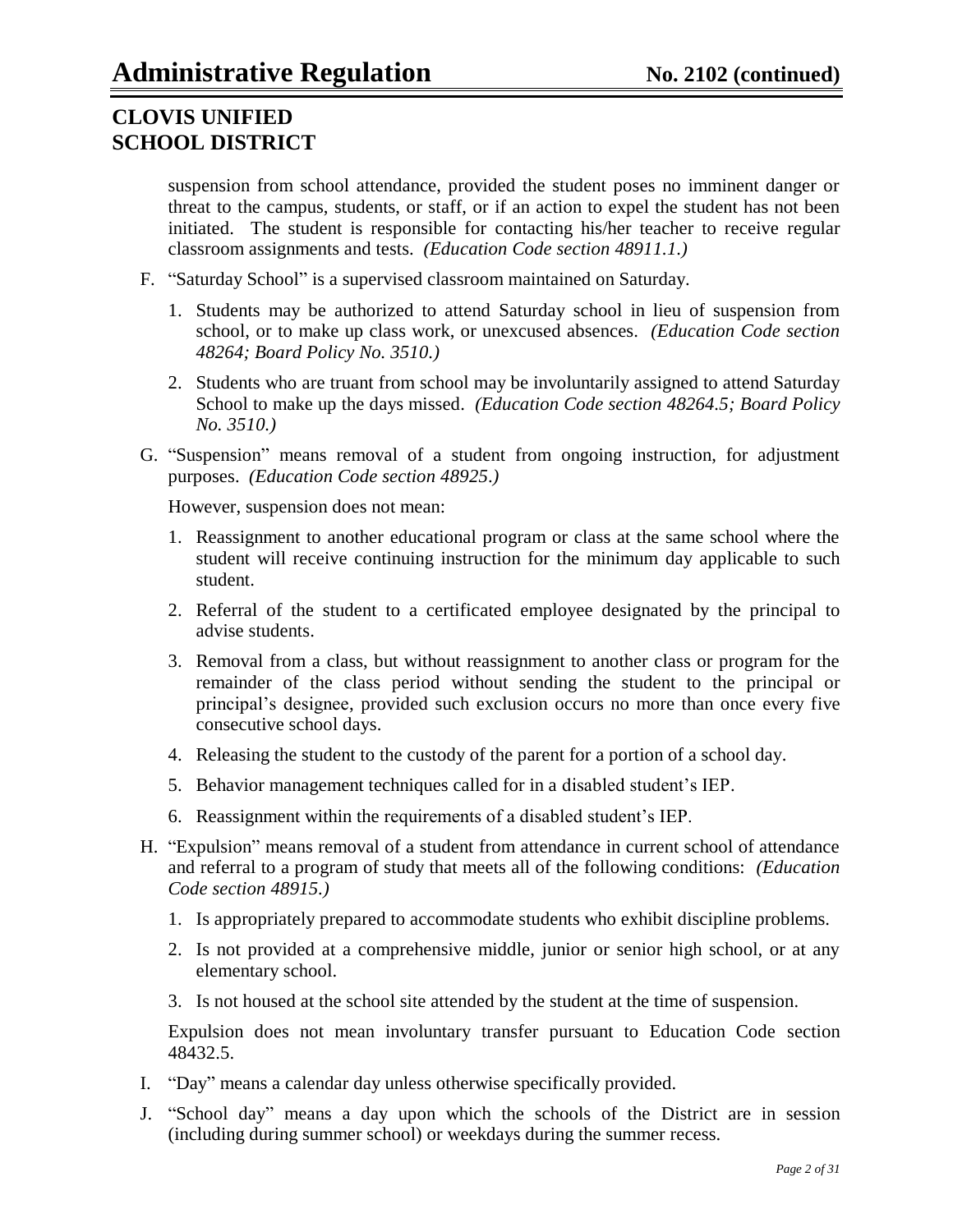- K. "Student" includes a student's parent or guardian.
- L. "Principal" means the identified chief administrator of the student's school of attendance.
- M. "Principal"s designee" is any one or more administrators at the school site specifically designated by the principal, in writing, to assist with student disciplinary procedures. If there is not an administrator in addition to the principal at the school site, a certificated person at the school site may be specifically designated by the principal, in writing, as the "principal"s designee" to assist with disciplinary procedures. The principal may designate only one such person at a time as the principal's primary designee for one school year.
- N. "Superintendent"s designee" is any one or more District staff designated by the Governing Board to assist with expulsion and other student discipline matters.
- O. "District" means the Clovis Unified School District.
- P. "Governing Board" means the Governing Board of the District. Governing Board and Board are synonymous throughout.
- Q. "Parent" means a student"s parent or legal guardian.
- R. "School property" includes, but is not limited to, electronic files and databases. *(Education Code Section 48900(u).)*
- S. "Firearm" means any device designed to be used as a weapon from which a projectile is expelled through a barrel by the force of any explosion or other form of combustion.
- II. Suspension, Authority to Suspend, Limitations
	- A. A teacher may suspend any student from the teacher's class, for any of the acts listed in subdivision (a) - (t) of Education Code section 48900 for the day of the suspension and the day following. *(Education Code section 48910.)*
		- 1. A referral of a student by a teacher to a counselor or the principal"s designee for misconduct does not constitute a suspension from class.
		- 2. When a teacher elects to suspend a student from class, the teacher must comply with due process procedures including, parent notifications and meetings. See VII. Suspension Procedures.
		- 3. The teacher shall immediately report the suspension to the principal and send the student to the principal or designee for appropriate action.
		- 4. A student suspended from a class shall not be placed in another regular class during the period of suspension. However, if the student is assigned to more than one class per day, this subsection shall apply only to other regular classes scheduled at the same time as the class from which the student was suspended.
	- B. The Governing Board, Superintendent, Superintendent's designee, principal, or principal"s designee may suspend a student from school attendance for any of the acts listed in subdivisions (a) - (t) of Education Code section 48900 or sections 48900.2, 48900.3, 48900.4, or 48900.7 of the California Education Code, provided the student is within the jurisdiction of the principal at the time of the violation. Any suspension of a student from school attendance must be in compliance with appropriate due process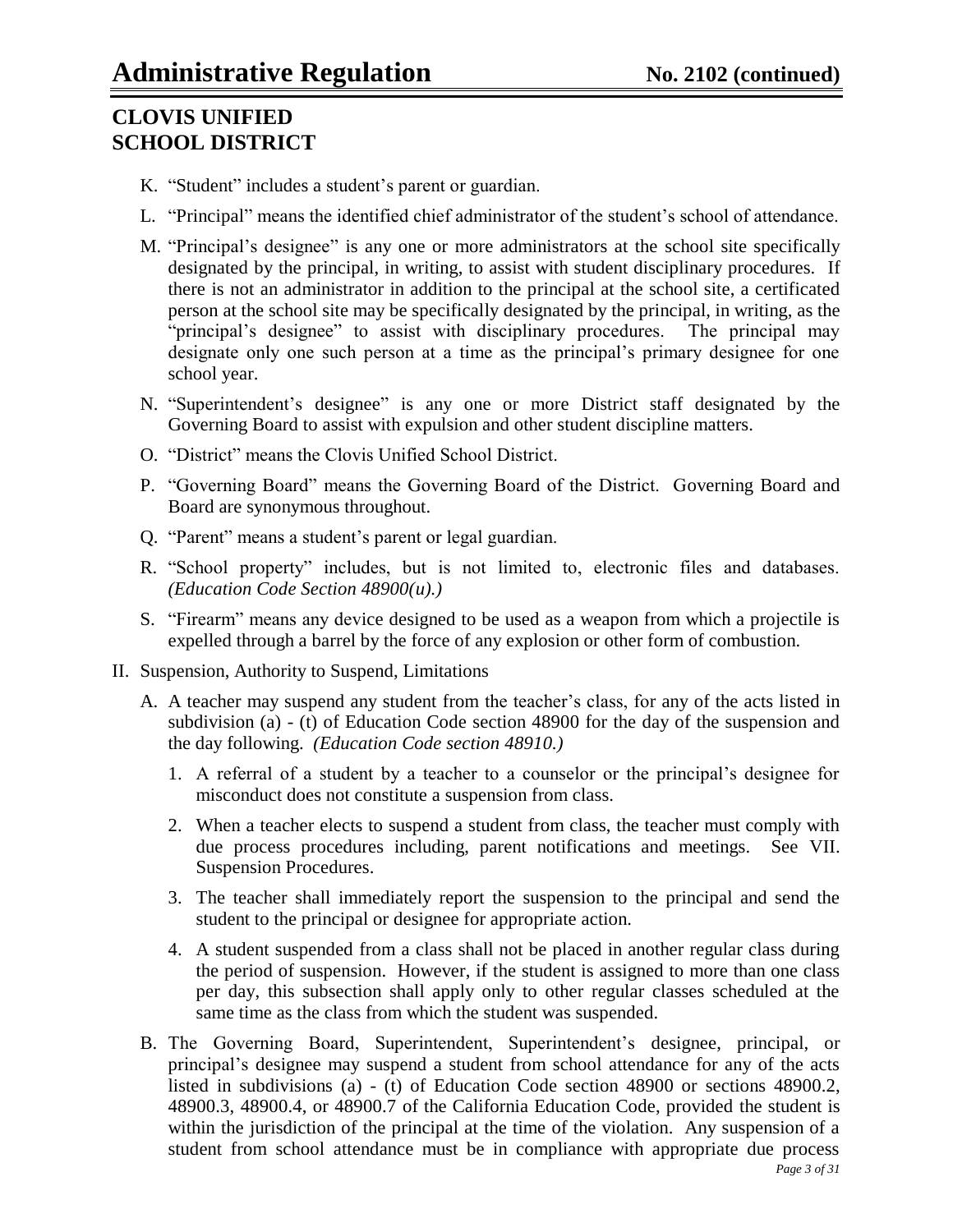procedures. See VII. Suspension Procedures. *(Education Code sections 48911 and 48912.)*

- 1. Such suspension may be for no more than five consecutive school days.
- 2. A student may not be suspended from school attendance for a total of more than twenty school days in any school year, unless for purposes of adjustment a student enrolls or is transferred to another regular school, an opportunity school, or continuation school or class, in which case, suspension shall not exceed thirty school days in any school year.
- 3. The Governing Board may suspend a student who is attending a continuation school or class for no longer than the remainder of a semester. Such suspension must be in compliance with appropriate due process procedures.
- 4. The Superintendent or the Superintendent"s designee may extend the suspension of a student, pending an Administrative Expulsion Hearing.
- III. Mandatory Notifications, Law Enforcement, Parent, and Teacher

The willful failure to make any report required by this section is an infraction punishable by a fine to be paid by the principal or principal's designee who is responsible for the failure of not more than five hundred dollars (\$500.00). *(Education Code section 48902(e).)*

A. The principal or designee shall notify the appropriate law enforcement agency, prior to the suspension of any student for any act of the student, which may be in violation of section 245 of the California Penal Code. *(Education Code section 48902 (a).)*

Section 245 of the California Penal Code pertains to assault with a deadly weapon, a firearm, an instrument other than a firearm, or by any means of force likely to produce great bodily injury.

- B. The principal or designee shall notify the appropriate law enforcement agency, within one school day after suspension for any acts of the student, which may be in violation of subdivisions (c) or (d) of section 48900 of the California Education Code. *(Education Code section 48902 (b).)*
- C. The principal or designee shall notify the appropriate law enforcement agency within one school day after suspension, for any acts of the student which involve; possession for sale of narcotics or of a controlled substance or a violation of sections 626.9 or 626.10 of the California Penal Code. Law enforcement should be notified immediately, rather than waiting until after the fact. *(Education Code section 48902 (c).)*

Sections 626.9 and 626.10 of the California Penal Code pertain to possession of any firearm, dirk, dagger, locking bladed knife with a blade 2 ½ inches or greater in length, or razor, or any knife with a blade of 2 ½ inches or greater. Such items must be confiscated and retained in custody until released to law enforcement personnel.

- D. A report must be made to a law enforcement agency of any attack, assault on, or menacing of, any school employee by a student. *(Education Code section 44014.)*
- E. A report must be made to a law enforcement agency, when there is a directly communicated threat by a student or any person to inflict unlawful injury upon the person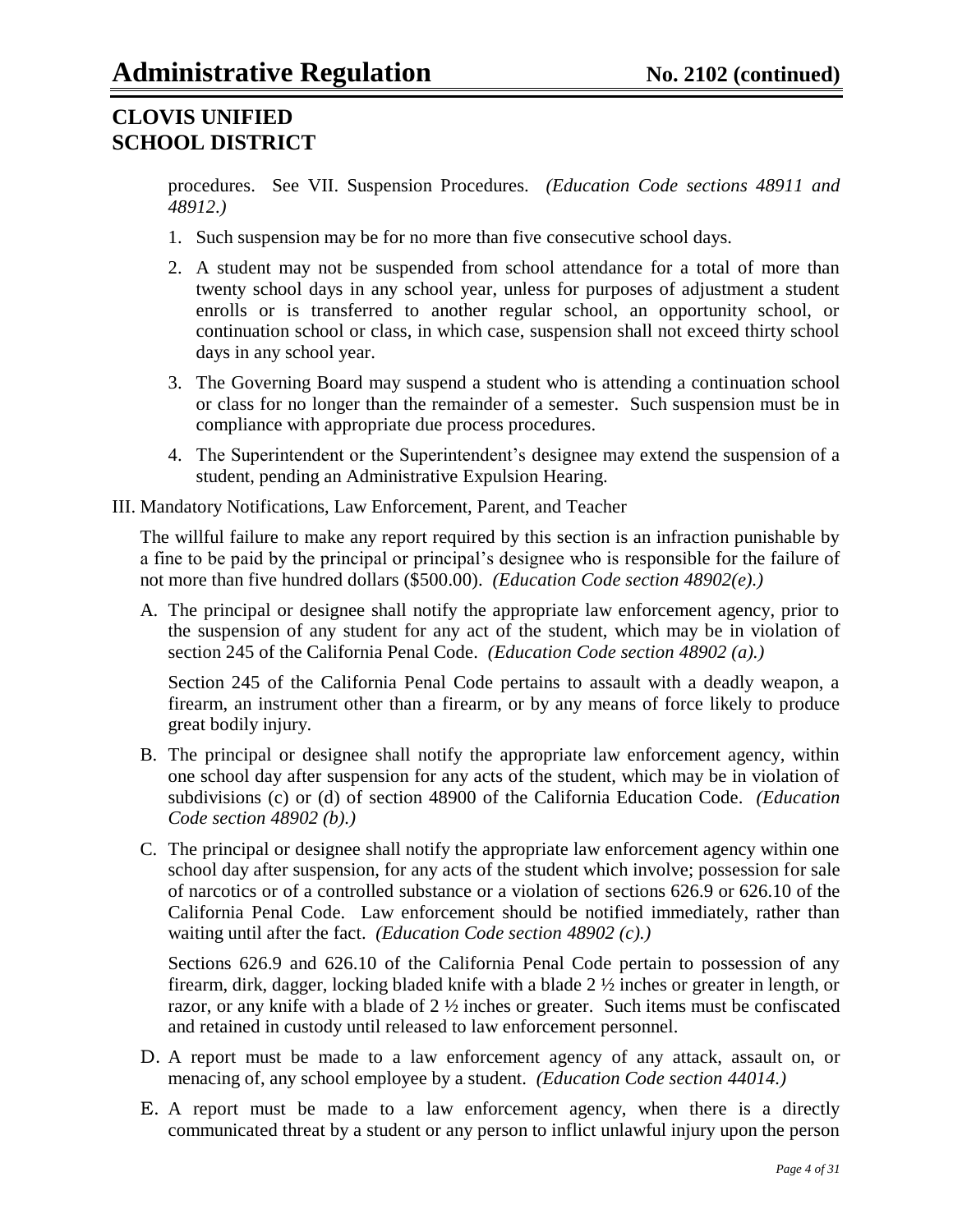or property of a school employee to keep the employee from fulfilling any official duty. *(Education Code section 44014 and Penal Code section 71.)*

- F. When a principal or other school official releases a student to a peace officer who is going to remove the minor student from the school premises, the school official shall take immediate steps to notify the parent or responsible party of the student.
	- 1. Such notice will include the fact the student has been released to the officer, and the location where the student is reportedly being transported.
	- 2. Except, when a student is placed in protective custody as a victim of suspected child abuse. In this case the Protective Services Social Worker or Police Officer will make the required notifications.
- G. The principal or designee shall inform the teacher of each student who has engaged in, or is reasonably suspected to have engaged in, any acts described in section 48900 of the California Education Code, except for subdivision (h) of section 48900, possession or use of tobacco products. *(Education Code section 49079.)*

A school official or employee of a school district who knowingly fails to provide information about a student who has engaged in, or who is reasonably suspected to have engaged in, the acts referred to in section 48900, except for subdivision (h), is guilty of a misdemeanor, which is punishable by confinement in the county jail for a period not to exceed six months or by a fine not to exceed one thousand dollars, or both.

- H. Any information received by a teacher pursuant to this section shall be received in confidence for the limited purpose for which it was provided, and shall not be further disseminated by the teacher.
- I. A principal, the principal"s designee, or any other person reporting a known or suspected act described in subdivision (a) or (b) of Education Code section 48902 is not civilly or criminally liable as a result of making such a report unless it can be proven that a false report was made and that the person knew the report was false or the report was made with reckless disregard for the truth or falsity of the report. *(Education Code section 48902 (d).)*
- IV. Record of Student Suspensions, Mandatory Interim Discipline Record

When a principal or the principal"s designee determines a student is in violation of Section 48900 of the California Education Code, an entry will be made on the student"s Mandatory Interim Discipline Record. Such record will be maintained in the student's Mandatory Interim Record (Cumulative Folder) for three years. The Mandatory Interim Student Discipline Record, or a copy thereof, will be forwarded to the new school of attendance with other mandatory interim records, when the student transfers to another school. *(Education Code section 49079 (d).)*

Teachers of the student and designated supervisory staff will have a right to review the Student"s Mandatory Interim Discipline Record.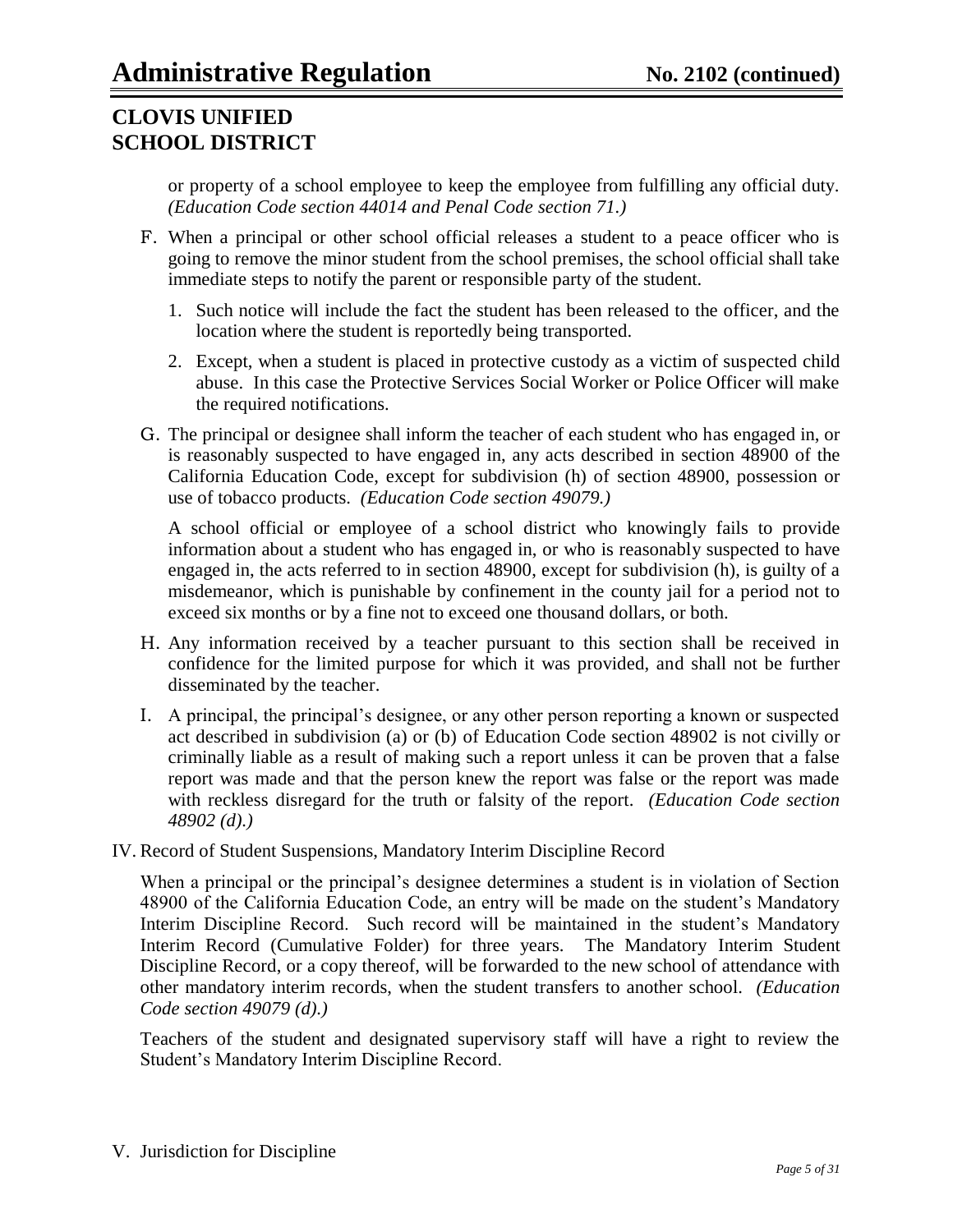A student may not be suspended or expelled for any of the acts enumerated unless that act is related to school activity or school attendance occurring within a school under the jurisdiction of the superintendent or principal or occurring under the jurisdiction of the superintendent of any other school district.

A student may be suspended or expelled for acts which are enumerated in Education Code sections 48900, 48900.3, 48900.4, and 48900.7, and are related to school activity or attendance that occur at any time, including but not limited to, any of the following: *(Education Code section 48900)*

- A. While on school grounds or the grounds of another school district,
- B. While going to or coming from school,
- C. During the lunch period, whether on or off campus, or
- D. During or while going to or coming from a school sponsored activity or under the supervision of school staff.
- VI. Prescribed Student Conduct

It is the intent of the Legislature that alternatives to suspensions or expulsion be imposed against any student who is truant, tardy, or otherwise absent from school activities. *(Education Code section 48900.)* A student may not be suspended from school or recommended for expulsion unless the Superintendent or the principal of the school in which the student is enrolled determines that the student has:

- $48900 (a)(1)$  Caused, attempted to cause, or threatened to cause physical injury to another person.
- 48900 (a)(2) Willfully used force or violence upon the person of another, except in selfdefense.
- 48900 (b) Possessed, sold, or otherwise furnished any firearm, knife, explosive, or other dangerous object unless, in the case of possession of any object of this type, the student had obtained written permission to possess the item from a certificated school employee, which is concurred in by the principal or the designee of the principal. "Dangerous objects" include, but are not limited to, B.B. and pellet guns, air rifles, air soft guns, pepper spray, razors, brass knuckles, fist packs, nunchaku, and any other object likely to cause injury to a person or property that has no reasonable use at school.
- 48900 (c) Unlawfully possessed, used, sold, or otherwise furnished, or been under the influence of any controlled substance listed in Chapter 2 (commencing with section 11053) of Division 10 of the Health and Safety Code, an alcoholic beverage, or an intoxicant of any kind.
- 48900 (d) Unlawfully offered, arranged, or negotiated to sell any controlled substance listed in Chapter 2 (commencing with section 11053) of Division 10 of the Health and Safety Code, an alcoholic beverage, or an intoxicant of any kind, and then either sold, delivered, or otherwise furnished to any person another liquid, substance, or material and represented the liquid, substance, or material as a controlled substance, alcoholic beverage, or intoxicant.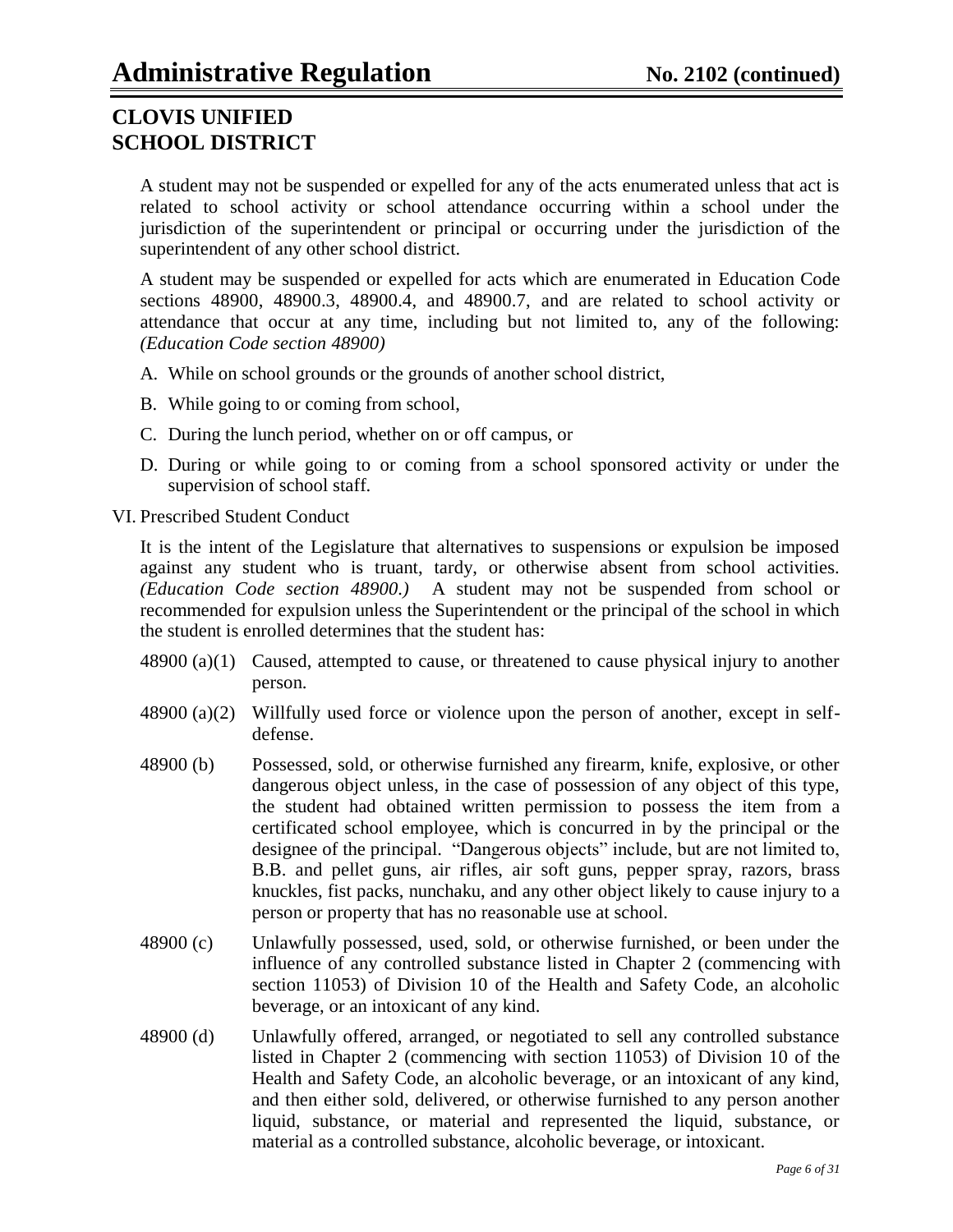- 48900 (e) Committed or attempted to commit robbery or extortion.
- 48900 (f) Caused or attempted to cause damage to school property or private property.
- 48900 (g) Stolen or attempted to steal school property or private property.
- 48900 (h) Possessed or used tobacco, or any products containing tobacco or nicotine products, including, but not limited to, cigarettes, cigars, miniature cigars, clove cigarettes, smokeless tobacco, snuff, chew packets, and betel. However, this section does not prohibit use or possession by a student of his or her own prescription products.
- 48900 (i) Committed an obscene act or engaged in habitual profanity or vulgarity.
- 48900 (j) Unlawfully possessed, or unlawfully offered, arranged, or negotiated to sell any drug paraphernalia, as defined in section 11014.5 of the Health and Safety Code.
- 48900 (k) Disrupted school activities or otherwise willfully defied the valid authority of supervisors, teachers, administrators, school officials, or other school personnel engaged in the performance of their duties. Defiant and disruptive student behavior includes, but is not limited to, the examples listed in Board Policy No. 2102, Section I-G.-1-14.

Pursuant to Governing Board Policy 2102, Section I-G-1-14, defiant and disruptive student behavior which constitutes a violation of subdivision (k) of Section 48900, includes, but is not limited to the following examples:

- 48900 (l) Knowingly received stolen school property or private property.
- 48900 (m) Possessed an imitation firearm. As used in this section, "imitation firearm" means a replica or a firearm that is so substantially similar in physical properties to an existing firearm as to lead a reasonable person to conclude that the replica is a firearm.
- 48900 (n) Committed or attempted to commit a sexual assault as defined in sections 261, 266C, 286, 288, 288a, or 289 of the Penal Code or committed a sexual battery as defined in section 243.4 of the Penal Code.
- 48900 (o) Harassed, threatened, or intimidated a student who is a complaining witness or witness in a school disciplinary proceeding, for the purpose of either preventing that student from being a witness or retaliating against that student for being a witness, or both.
- 48900 (p) Unlawfully offered, arranged to sell, negotiated to sell, or sold the prescription drug Soma.
- 48900 (q) Engaged in, or attempted to engage in, hazing.
- 48900 (r) Engaged in an act of bullying, including, but not limited to, bullying committed by means of an electronic act, as defined in subdivisions (f) and (g) of Section 32261, directed specifically toward a pupil or school personnel.
- 48900 (s) A pupil shall not be suspended or expelled for any of the acts enumerated in this section, unless that act is related to school activity or school attendance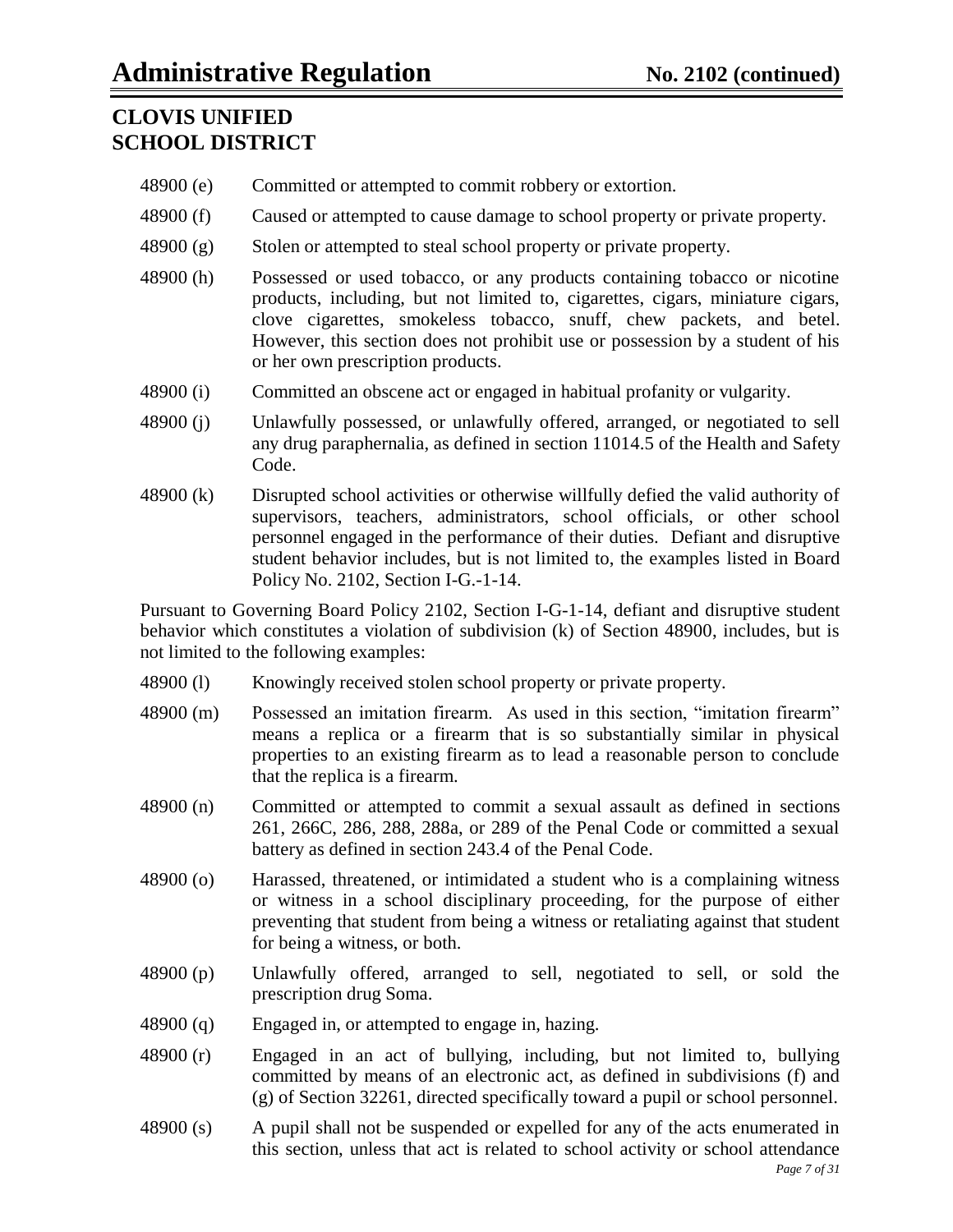occurring within a school under the jurisdiction of the superintendent or principal or occurring within any other school district. A pupil may be suspended or expelled for acts that are enumerated in this section and related to school activity or attendance that occur at any time, including, but not limited to, any of the following:

- (1) While on school grounds.
- (2) While going to or coming from school.
- (3) During the lunch period whether on or off the campus.
- (4) During, or while going to or coming from, a school sponsored activity
- 48900 (t) A student who aids or abets, as defined in section 31 of the Penal Code, the infliction or attempted infliction of physical injury to another person may suffer suspension, but not expulsion, pursuant to this section, except that a student who has been adjudged by a juvenile court to have committed, as an abider and abettor, a crime of physical violence in which the victim suffered great bodily injury or serious bodily injury shall be subject to discipline pursuant to subdivision (a).
- 48900.2 Engaged in sexual harassment as defined in section 212.5 of the California Education Code.

For the purpose of this chapter, the conduct described in section 212.5 must be considered by a reasonable person of the same gender as the victim to be sufficiently severe or pervasive to have a negative impact upon the individual"s academic performance or to create an intimidating, hostile, or offensive educational environment. This Section shall not apply to students enrolled in kindergarten and grades 1 to 3, inclusive.

48900.3 Caused, attempted to cause, threatened to cause, or participated in an act of hate motivated behavior, as defined in Education Code section 233(e). This offense only applies to a student in any of the grades 4 to 12, inclusive. Section 233 reads, "As used in this section, 'hate violence' means any act punishable under sections 422.6, 422.7, or 422.75 of the Penal Code."

> Hate-motivated behavior is defined as any act or attempted act to cause physical injury, emotional suffering, or property damage through intimidation, harassment, bigoted slurs or epithets, vandalism, force, or threat of force motivated in part or in whole by hostility toward the victim"s real or perceived race, color, religion, ancestry, national origin, disability, gender, or sexual orientation.

> Acts of hate-motivated behavior include, but are not limited to, criminal acts that are statutory violations and posting or circulating demeaning jokes, announcements, or memorials, and the like; distributing or posting hate-group literature and/or posters; using bigoted insults, taunts, or slurs; and possession of hate-group literature, caricatures, and the like.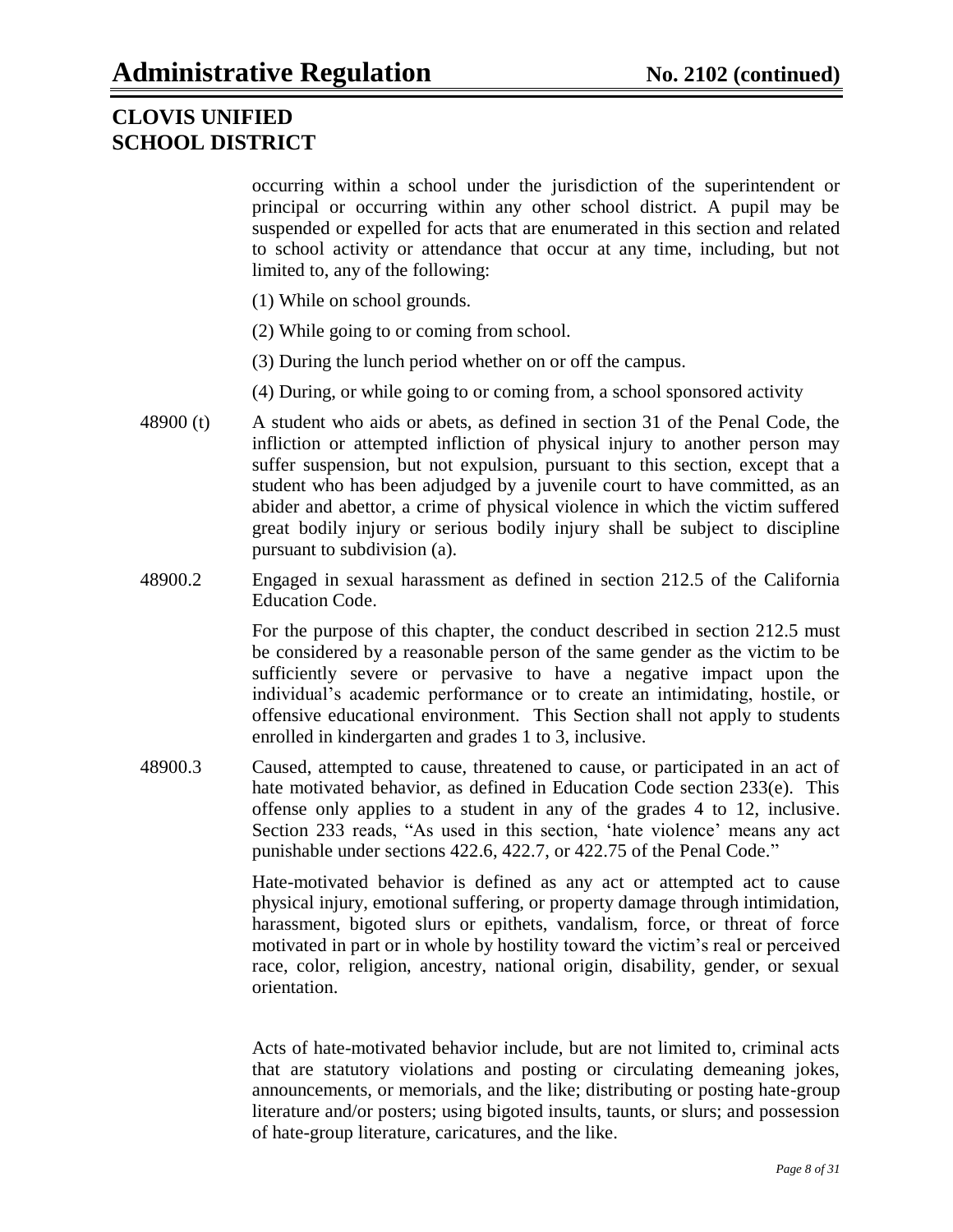- 48900.4 In addition to the reasons specified above, a student in any of the grades 4 to 12, inclusive, may be suspended from school or recommended for expulsion if the Superintendent or the principal or designee of the school in which the student is enrolled determines that the student has intentionally engaged in harassment, threats, or intimidation, directed against a student or group of students, that is sufficiently severe or pervasive to have the actual and reasonably expected effect of materially disrupting class work, creating substantial disorder, and invading the rights of the student or group of students by creating an intimidating or hostile educational environment.
- 48900.7 In addition to the reasons specified above, a student may be suspended from school or recommended for expulsion if the superintendent or the principal of the school in which the student is enrolled determines that the student has made terroristic threats against school officials or school property, or both.
- 48900.7 (b) For the purpose of this section, "terroristic threat" shall include any statement, whether written or oral, by a person who willfully threatens to commit a crime, which will result in death, great bodily injury to another person, or property damage in excess of one thousand dollars (\$1,000), with the specific intent that the statement is to be taken as a threat, even if there is no intent of actually carrying it out, which, on its face and under the circumstances in which it is made, is so unequivocal, unconditional, immediate, and specific as to convey to the person threatened, a gravity of purpose and an immediate prospect of execution of the threat, and thereby causes that person reasonably to be in sustained fear for his or her own safety or for his or her immediate family"s safety, or for the protection of school District property, or the personal property of the person threatened or his or her immediate family.
- VII. Suspension Procedures

Suspension by a Teacher *(Education Code section 48910)*.

- 1. A teacher may suspend a student from class for the day of the suspension and the day following or may also refer a student to the principal for consideration of suspension from school for any of the acts listed in section 48900 of the California Education Code.
- 2. When a teacher suspends a student, the teacher will immediately report the suspension to the principal and send the student to the principal for appropriate action.
- 3. The principal may assign the student to a Supervised Classroom during the term of the suspension. The principal may not assign the student to another regular classroom during the period the student is suspended from class.
- 4. As soon as possible, the teacher shall ask the student"s parent or guardian to attend a parent-teacher conference regarding the suspension. A counselor or psychologist should attend the conference if practical, and a school administrator shall attend, if either the parent or the teacher so requests.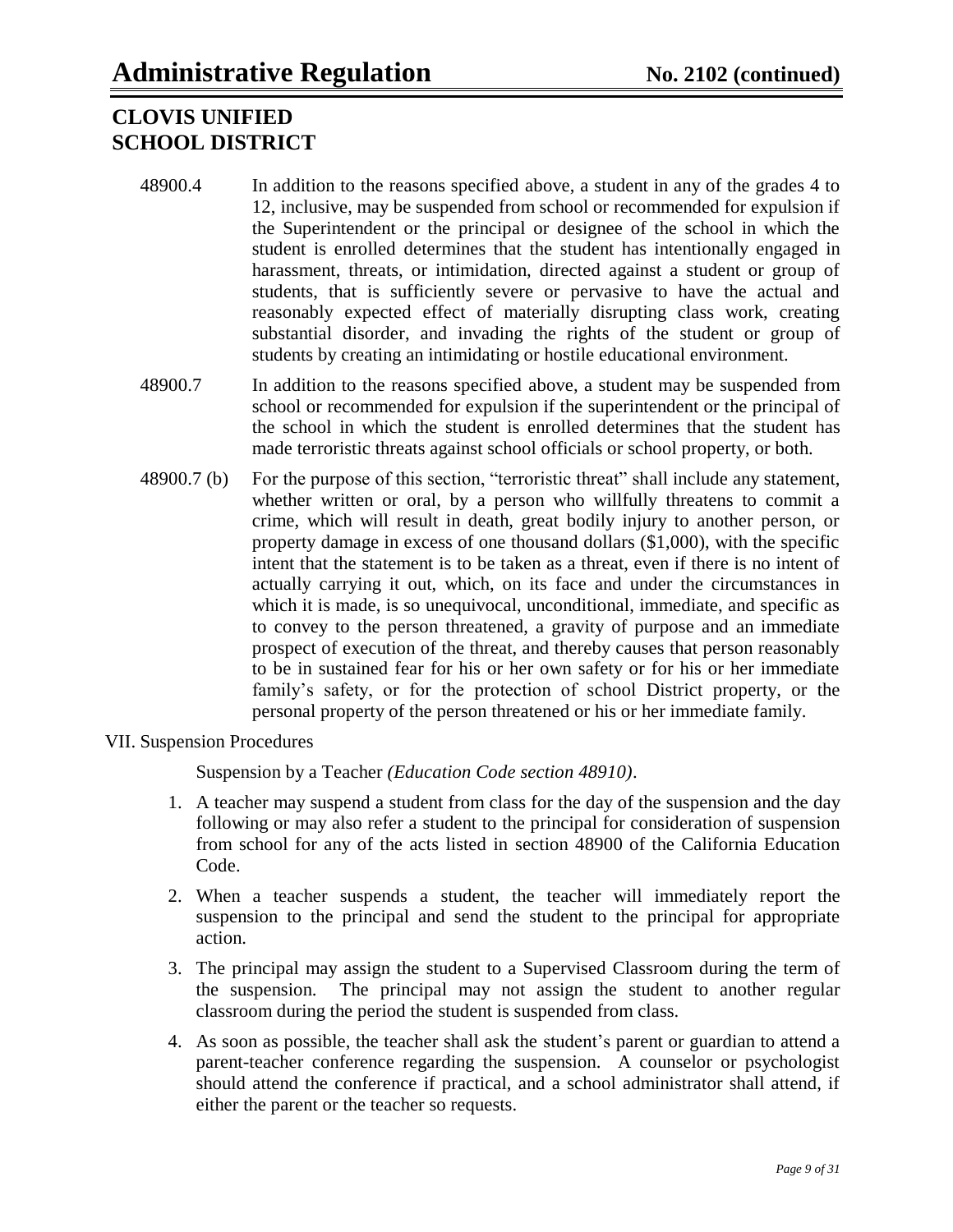5. A teacher who suspends a student for committing an obscene act, engaging in habitual profanity, disrupting school activities, or otherwise willfully defying the valid authority of the teacher or other school personnel, may require the parent to attend a portion of a school day in his or her child"s classroom. The attendance of the parent shall be limited to the class from which the student was suspended.

The teacher shall apply this policy uniformly to all students within the classroom.

If a teacher requests a parent to attend school pursuant to this section, the principal shall send a written notice to the parent stating that attendance by the parent is pursuant to law. The notice may specify that the parent"s attendance be on the day in which the student is scheduled to return to class or within a reasonable period of time thereafter.

The teacher shall contact parents who do not respond to the request to attend school. The teacher shall attempt to ascertain the reason for not attending, and shall take into account reasonable factors that may prevent compliance.

The parents who attend school for the purpose of this policy shall meet with the school administrator or designee after completing the classroom visitation and before leaving the school site.

This policy shall apply only to a parent who is actually living with the student.

- A. Suspension by Superintendent, Principal, or Principal"s Designee.
	- 1. When an incident occurs that may lead to a suspension, the principal or his designee shall investigate the nature of the alleged offense. This investigation shall include a discussion with the student to ensure that the student has the opportunity to be heard. A student"s unwillingness to participate in the investigation may be used to infer guilt and may result in further discipline. *(Education Code section 48911 (b).)*

The principal, principal"s designee, or Superintendent shall hold an informal conference with the student and, whenever practicable, the teacher, supervisor, or school employee who referred the student to the principal. The student shall be informed of the reason for the disciplinary action and the evidence against him or her, and shall be given the opportunity to present his or her version and evidence in his or her defense.

The principal, principal's designee, or the Superintendent may suspend a student without affording the student an opportunity for a conference if it is determined that an emergency situation exists. An "emergency situation" means a situation determined by the principal, principal"s designee, or Superintendent to constitute a clear and present danger to the life, safety, or health of students or school personnel. If a student is suspended without a conference prior to suspension, both the parent and the student shall be notified of the student's right to a conference and the student's right to return to school for the purpose of a conference. The conference shall be held within two school days, unless the student waives this right or is physically unable to attend for any reason, including, but not limited to, incarceration or hospitalization. The conference shall then be held as soon as the student is physically able to return to school for the conference.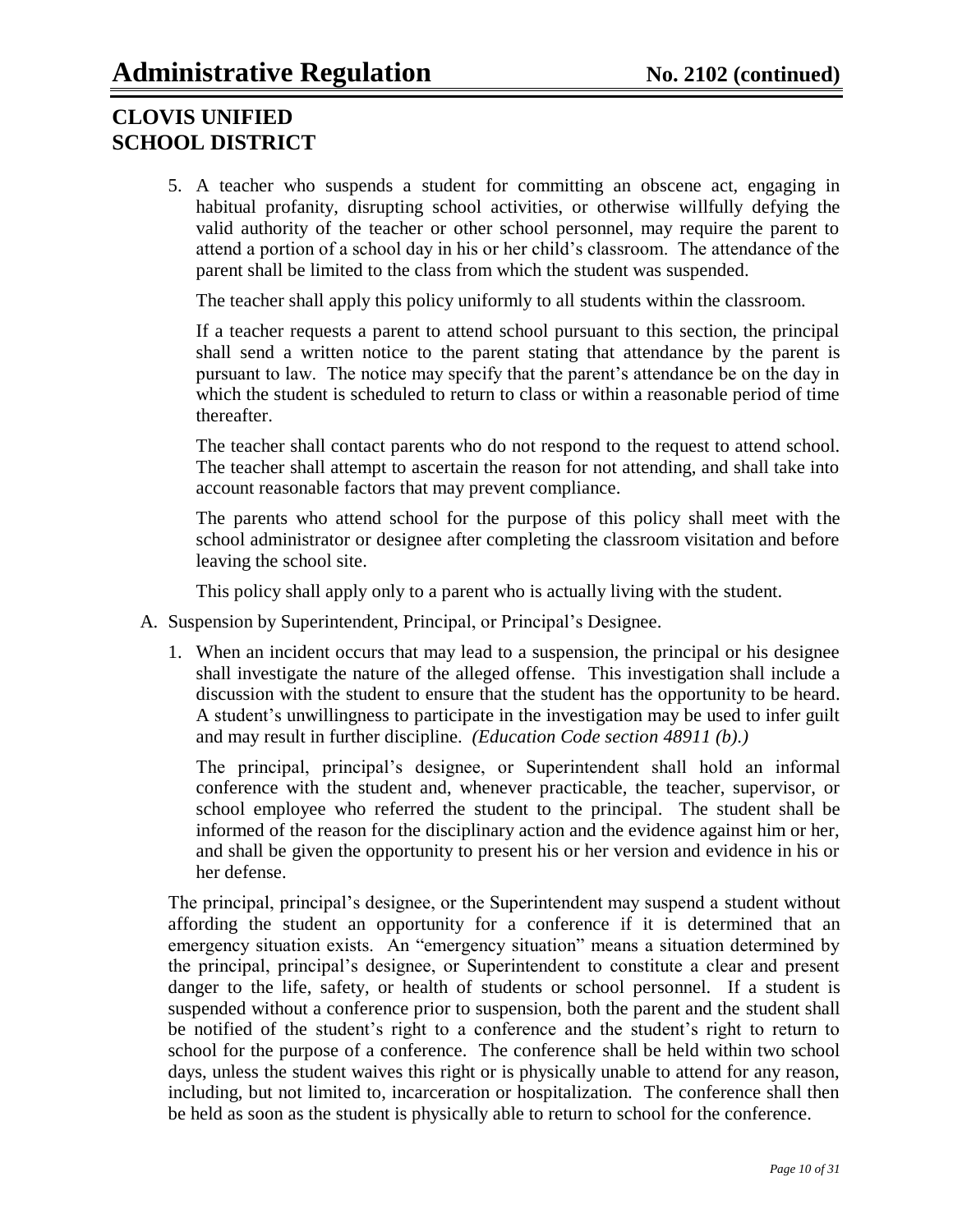1. If the principal, upon completion of the incident investigation, determines that the student violated subdivisions (a), (b), (c), (d), (e), or (n) of Education Code section 48900, then the principal may suspend the student on the first violation without further administrative determination. *(Education Code section 48900.5.)*

Pursuant to Governing Board Policy No. 2110, the principal will suspend and refer the student for consideration of expulsion upon a determination that the student violated section 48900 (a), (b), (c), (d), or (e) or sections 48900.2, 48900.3 or Section 48900.4.

- 2. If the principal, upon completion of the incident investigation, determines that
	- a. the student violated subdivision  $(f)$ ,  $(g)$ ,  $(h)$ ,  $(i)$ ,  $(i)$ ,  $(k)$ ,  $(l)$ ,  $(m)$ ,  $(o)$ ,  $(p)$ ,  $(q)$ ,  $(r)$ (s) or (t) of Education Code section 48900 or Education Code sections 48900.2, 48900.3, 48900.4, or 48900.7; and
	- b. the student"s presence at school causes a danger to persons or property, or the student's presence threatens to disrupt the instructional process,

Then the principal may suspend the student on the first violation. *(Education Code section 48900.5.)*

- 3. If the principal, upon completion of the incident investigation, determines that
	- a. the student violated subdivision  $(f)$ ,  $(g)$ ,  $(h)$ ,  $(i)$ ,  $(i)$ ,  $(k)$ ,  $(l)$ ,  $(m)$ ,  $(o)$ ,  $(p)$ ,  $(q)$   $(r)$   $(s)$ or (t) of Education Code section 48900; and
	- b. the student"s presence at school does not cause a danger to persons or property, or the student"s presence does not threaten to disrupt the instructional process,

Then the principal may not suspend the student on the first violation and shall impose other means of correction. *(Education Code 48900.5.)*

The principal may suspend the student on the second violation, provided the principal determines, "other means of correction have failed to bring about proper conduct."

- 4. Students suspended during the school day shall either be released to the parent or assigned the student to the resource classroom for the balance of that school day.
- 5. The Superintendent or designee, or principal or designee, may immediately suspend and remove a student whose conduct disrupts the academic atmosphere of the school, endangers the student, other students, school employees, or property.

Except in cases of disruption where circumstances make it vital that one or several students be removed from school property immediately, no student shall be released from school during the school day without notifying the parent or responsible adult either in person or by telephone. In any case, every effort shall be made to notify the parent or responsible party before removal occurs.

6. At the time of the suspension, a school employee shall make a reasonable effort to contact the parent or guardian of the student by telephone or in person. *(Education Code section 48911 (d).)*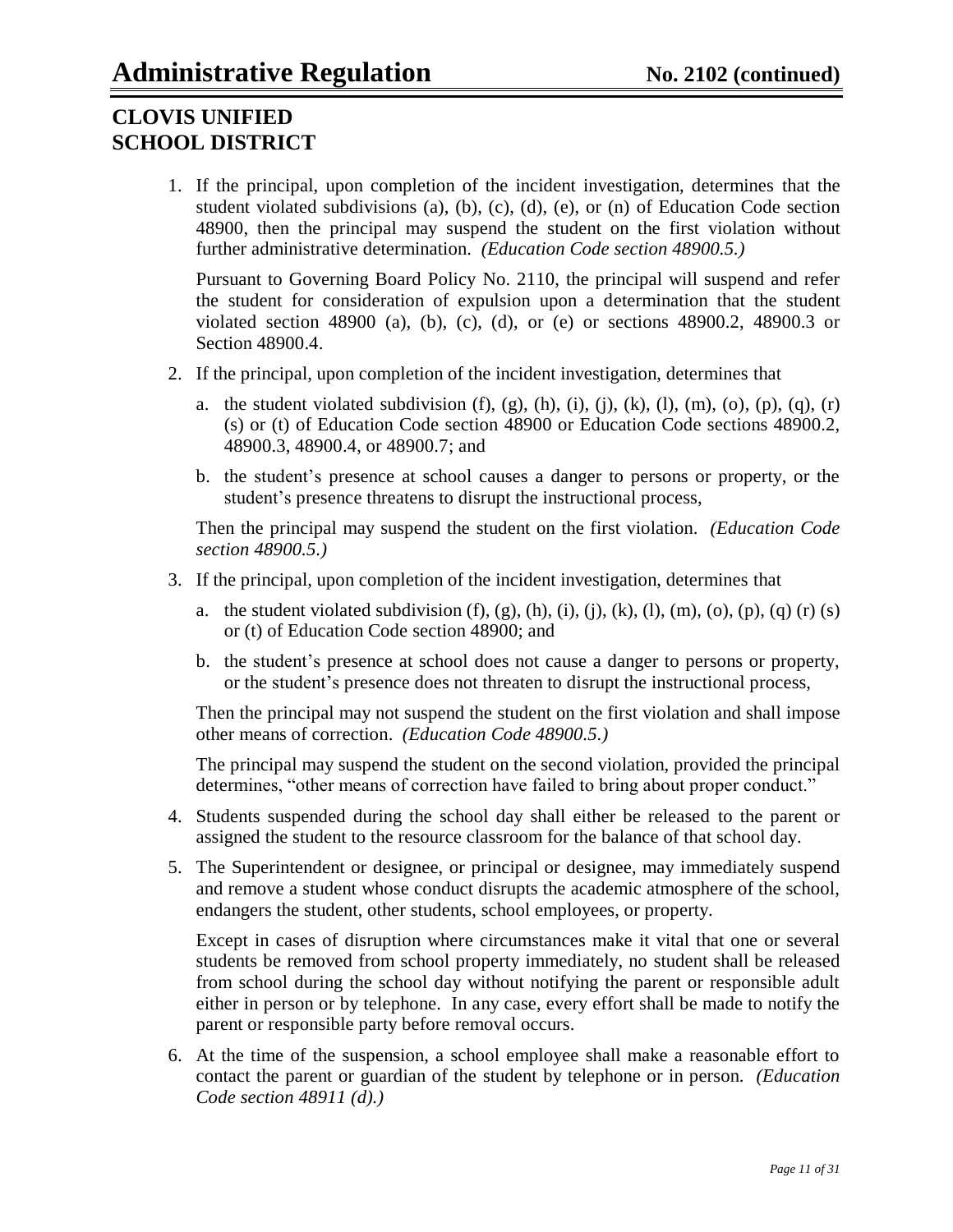7. Written notice of the suspension shall be mailed to the parent or guardian of the suspended student. Such notice shall be in the primary language of the parent or guardian. *(Education Code sections 48911 and 48515.)*

The principal may request that the parent attend an informal conference with the principal regarding the student"s behavior. The notice shall state that state law requires the parent or guardian to respond to such request without delay.

When a parent is required to be present for a conference regarding the student's behavior, no penalties may be imposed upon the student for the failure of the parents to attend the conference.

Nor, may the readmission of the student to school be contingent on the attendance by the student"s parent or guardian at said conference.

A conference, if necessary, should be held at the time and date specified or at a time agreeable to the parent and the principal. Such conference, which is not a judicial proceeding must provide at a minimum:

- a. A statement of the allegations against the student upon which the conference is conducted.
- b. Statements by the student and others in defense of the allegations and/or in mitigation explanation of his or her conduct.

The principal is not required to permit the presence of legal counsel or follow any prescribed judicial rules in conducting the hearing.

8. A school employee shall report the suspension, including the name of the student and the cause for the suspension, to the Governing Board or Superintendent. *(Education Code section 48911 (e).)*

*(Education Code sections 48911 and 48915.)*

#### VIII. Involuntary Transfer to Continuation School

- A. When conditions exist that may lead to an involuntary transfer to continuation school, the principal shall investigate the situation. This investigation will include a discussion with the student so that the student may be heard.
- B. A decision to transfer a student involuntarily to a continuation school shall be based on finding that the student committed an act enumerated in section 48900 of the California Education Code or has been habitually truant or irregular in attendance from instruction upon which the student is lawfully required to attend. *(Education Code section 48432.5.)*

Involuntary transfer shall be imposed only when other means fail to bring about student improvement; provided that the student may be transferred the first time he or she commits an act enumerated in section 48900 of the California Education Code if the principal determines that the student"s presence causes a danger to persons or property or threatens to disrupt the instructional process.

C. If the principal determines that grounds for an involuntary transfer exist, the principal shall proceed in the following manner: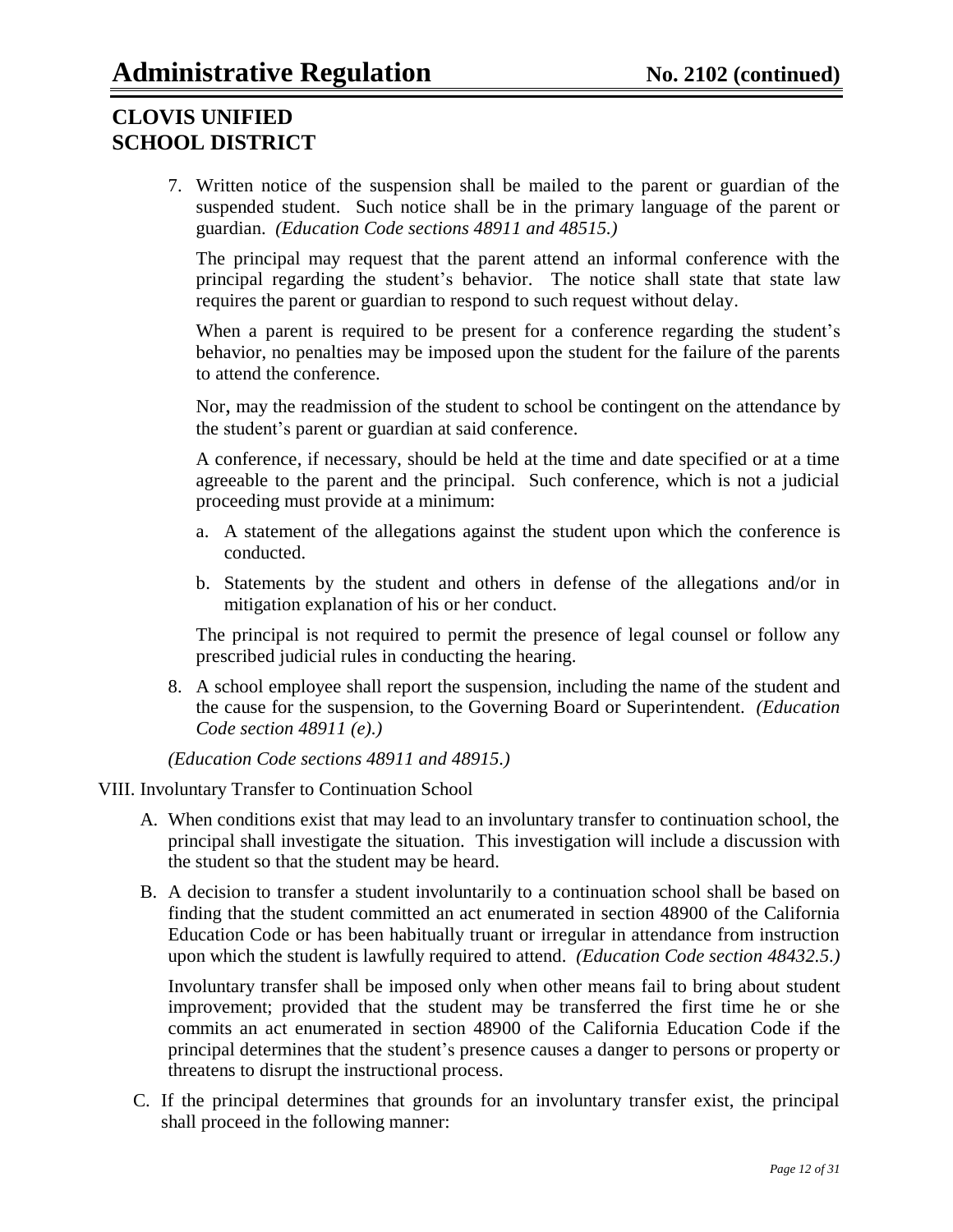- 1. If warranted, implement suspension procedures;
- 2. Within one school day of the decision to recommend involuntary transfer to continuation by the principal, written notice shall be provided to the student and parent or guardian of the transfer and informing them of the reasons for the recommendation and the opportunity to request a meeting with the designee of the District Superintendent prior to the transfer. *(Education Code section 48432.5.)*
- D. When a parent has been provided notice of a transfer as set forth herein and requests a meeting with a designee of the District Superintendent prior to the transfer, the Superintendent's designee will meet with the student and the student's parents. During the meeting all available information including specific facts and reasons for considering the transfer shall be reviewed and the student provided the opportunity to inspect the documents, question any evidence and present evidence in the student's behalf. *(Education Code section 48432.5.)*
	- 1. If the Superintendent"s designee determines that an involuntary transfer is not in order, the student will be returned immediately to his regular high school program or to a program mutually agreed upon during the conference.
	- 2. If the Superintendent"s designee determines that an involuntary transfer to continuation is in order, the student will be assigned to the continuation school. None of the persons involved in making the final decision may be on the staff of the school in which the student is currently enrolled.
		- a. The decision to transfer shall be in writing stating the fact and reason for the transfer.
		- b. The written decision will include the duration of voluntary assignment, the conditions required to return to the regular program and date of eligibility to return to regular program.
	- 3. No involuntary transfer to a continuation school shall extend beyond the end of the semester following the semester, during which the acts leading directly to the involuntary transfer occurred. The Superintendent or designee shall review an involuntary transfer annually at the request of the student.

Voluntary transfers from the continuation school to the comprehensive high school shall be initiated prior to the completion of a semester, effective at the start of the following semester, upon a request of the student or the parents of the student. *(Education Code section 48432.5.)*

- IX. Suspension with Recommendation for Consideration for Expulsion
	- A. Governing Board Policy 2110 declares that, the schools operated by the Clovis Unified School District will not tolerate sexual battery, battery, possession of a firearm, possession of a knife, possession of a dangerous object, possession of explosive devices, sale of controlled substances, possession of controlled substances, vandalism where property damage exceeds \$100, repeated mutual combat, robbery or extortion, participating in gang motivated intimidation, hate-motivated behavior constituting a statutory violation, and assault on or threatening of school staff.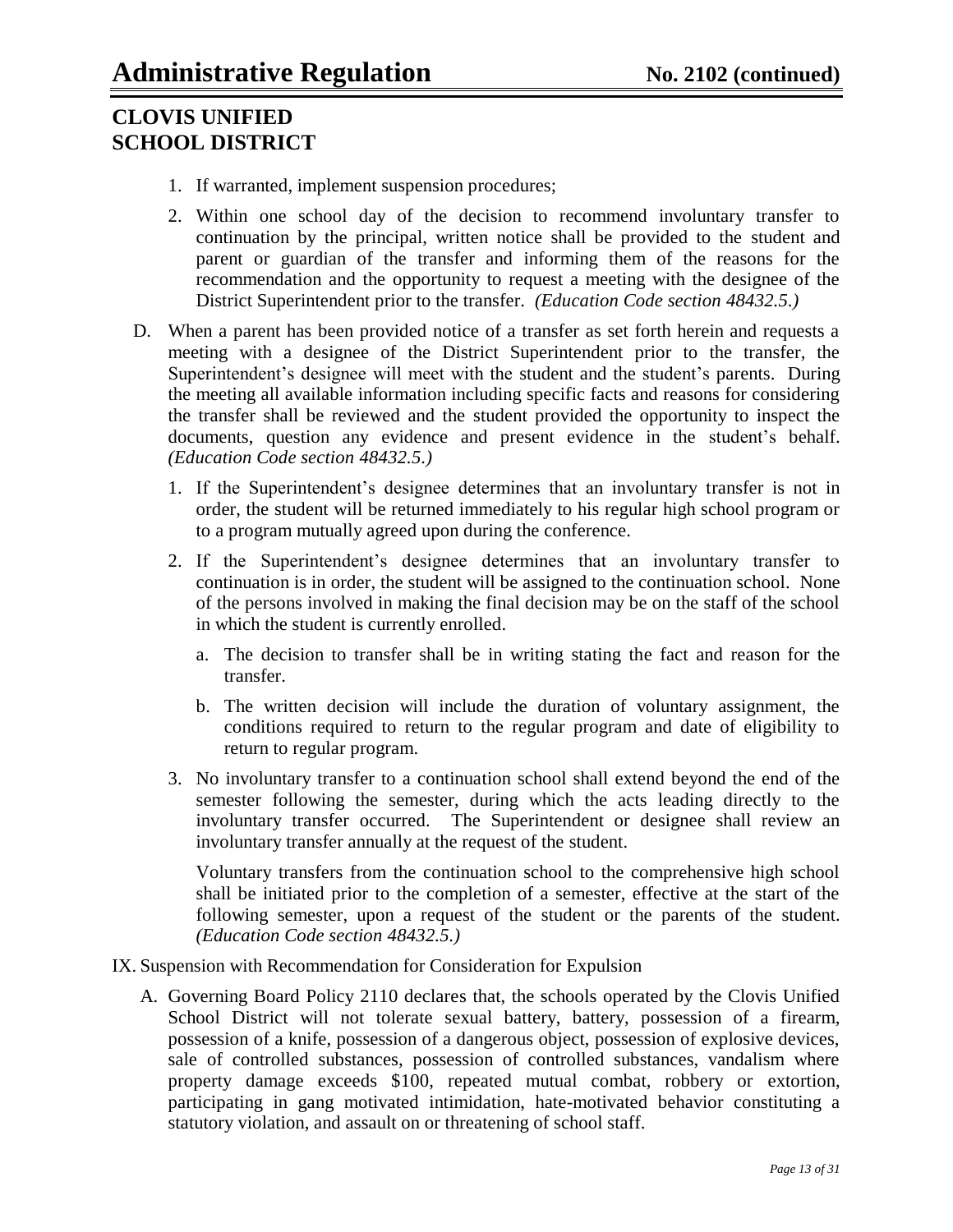Pursuant to the Policy, the principal shall immediately suspend and recommend for expulsion from the Clovis Unified School District, any student who violates the following California Education Code sections:

- commits a sexual battery *(Education Code section 48900 (n).);*
- commits a battery *(Education Code section 48900 (a).);*
- is found in possession of a firearm *(Education Code section 48900 (b).);*
- is found in possession of a knife *(Education Code section 48900 (b).);*
- is found in possession of a dangerous object *(Education Code section 48900 (b).);*
- is found in possession of explosive devices *(Education Code section 48900 (b).);*
- is found in possession of a controlled substance *(Education Code section 48900 (c).);*
- sells a controlled substance *(Education Code section 48900 (c).);*
- furnishes a controlled substance *(Education Code section 48900 (c).);*
- commits an act of vandalism with property damage in excess of \$100 *(Education Code section 48900 (f).);*
- participates repeatedly in mutual combat *(Education Code section 48900 (k), and Board Policy No. 2102 G 5.11.);*
- participates in robbery or extortion *(Education Code section 48900 (e).);*
- participates in gang motivated intimidation *(Education Code section 48900.4.);*
- participates in hate-motivated behavior constituting a statutory violation *(Education Code section 48900.3.);* or
- commits an assault on or threatens school staff *(Education Code section 48900 (a)).*
- B. Section 48915 of the California Education Code designates student violations for which the school principal shall suspend and shall refer a student for expulsion.
	- 1. Student violations for which the school principal shall suspend and shall refer a student for expulsion are as follows:
		- a. Possessing, selling, or otherwise furnishing a firearm. This subdivision does not apply to an act of possessing a firearm if the student had obtained prior written permission to possess the firearm from a certificated school employee, which is concurred in by the principal or the designee of the principal. This subdivision applies to the act of possessing a firearm only if an employee of a school district verifies the possession.

This constitutes a violation of subdivision (b) of section 48900, possession of a weapon, firearm.

b. Brandishing a knife at another person.

This constitutes a violation of subdivision (a) and (b) of section 48900, threat to commit an injury to another person and possession of a weapon, knife.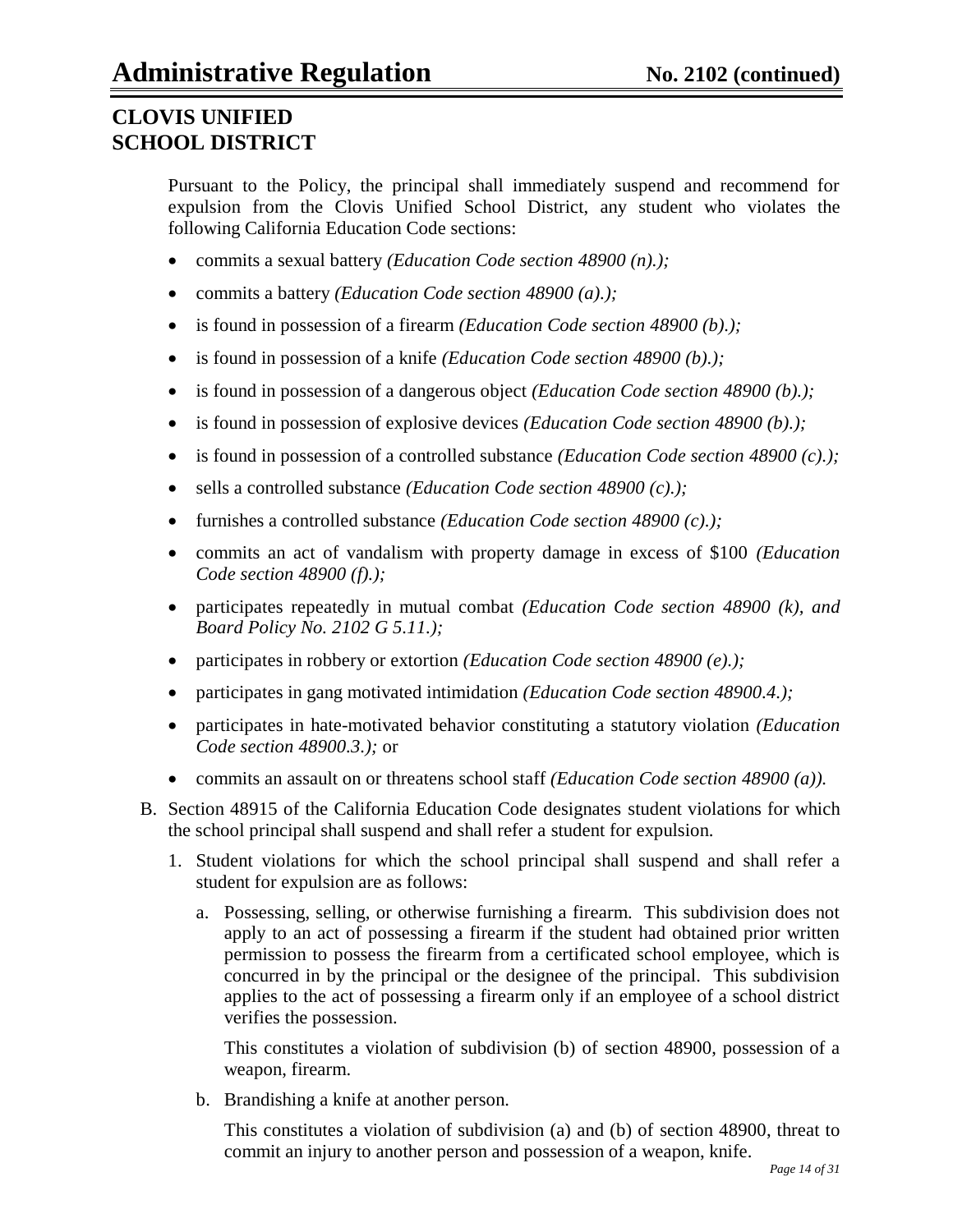c. Unlawfully selling a controlled substance listed in Chapter 2 (commencing with section 11053) of Division 10 of the Health and Safety Code.

This constitutes a violation of subdivision (c) of section 48900, possession of a controlled substance, possession of a controlled substance for sale, and selling a controlled substance.

d. Committed or attempting to commit a sexual assault as defined in subdivision (n) of Section 48900 or committing a sexual battery as defined in subdivision (n) of Section 48900.

This constitutes a violation of subdivision (n) of section 48900, sexual assault or battery.

- 2. The principal or the Superintendent of schools shall recommend the expulsion of a student for any of the following acts committed at school or at a school activity off school grounds, unless the principal or superintendent finds that expulsion is inappropriate, due to the particular circumstances. *(Education Code section 48915(a).)*
	- a. Causing serious physical injury to another person, except in self-defense.

This constitutes a violation of subdivision (a) of section 48900, caused a serious physical injury.

b. Possession of any knife, explosive, or other dangerous object of no reasonable use to the student.

This constitutes a violation of subdivision (b) of section 48900, possession of identified dangerous object.

c. Unlawful possession of any controlled substance listed in Chapter 2 (commencing with section 11053) of Division 10 of the Health and Safety Code, except for the first offense for the possession of not more than one avoirdupois ounce of marijuana, other than concentrated cannabis.

This constitutes a violation of subdivision (c) of section 48900, identified controlled substance.

d. Robbery or extortion.

This constitutes a violation of subdivision (e) of section 48900. Identify whether robbery or extortion.

e. Assault or battery, as defined in sections 240 and 242 of the Penal Code, upon any school employee.

This constitutes a violation of subdivision (a) of section 48900.

3. The principal, principal"s designee or the superintendent of schools, may suspend and recommend a student for consideration for expulsion, upon finding, the student committed an act listed in subdivision (a), (b), (c), (d), (e), (f), (g), (h), (i), (j), (k), (l), (m), (o), (p), or (q) of section 48900 or sections 48900.2, 48900.3, 48900.4 or 48900.7, other than those listed in IX B.1. and IX B. 2. of this Regulation.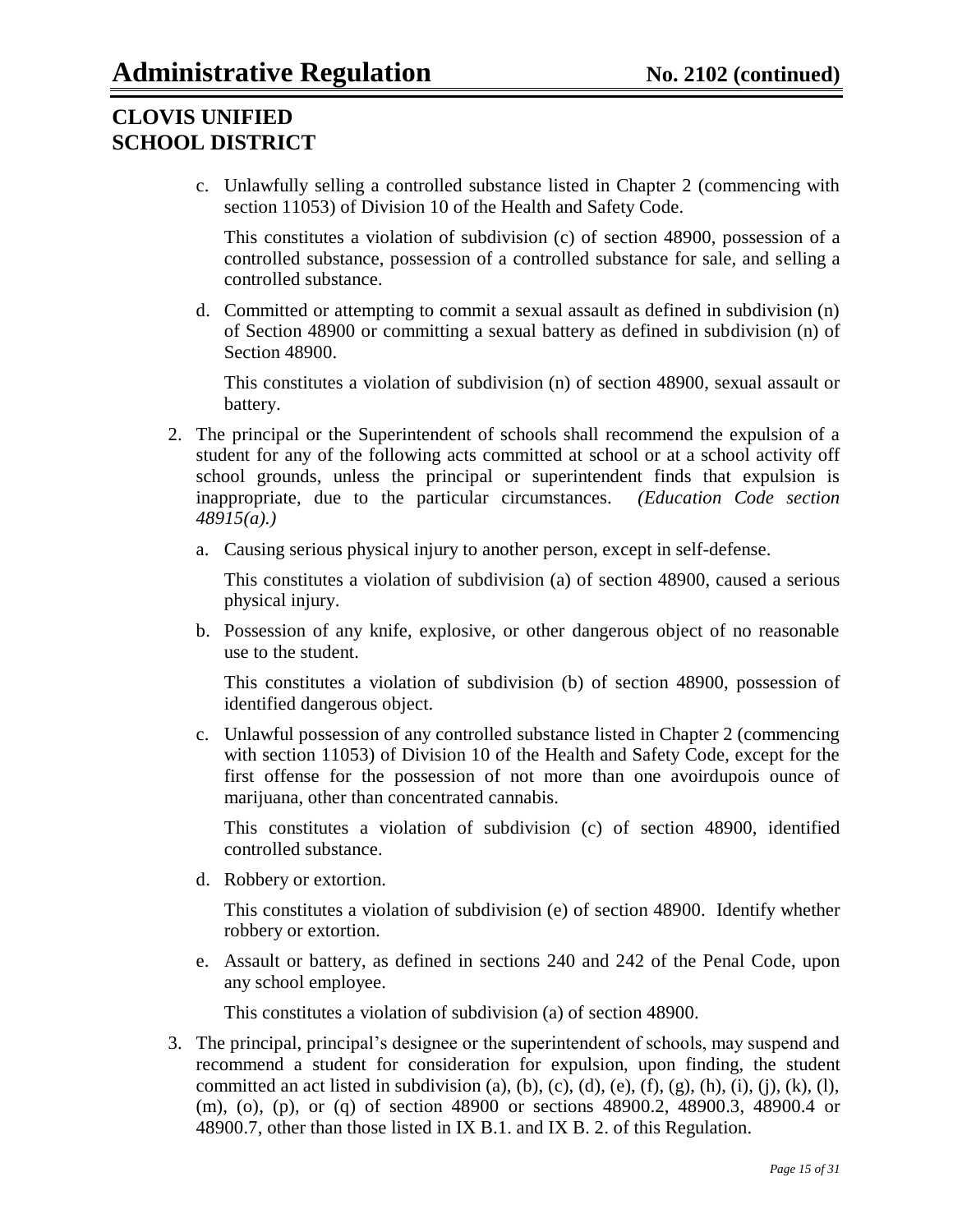### X. Expulsion Procedures

When an incident occurs or conditions exist that may lead to an expulsion, the principal or his representative shall investigate the nature of the alleged incident or conditions. This investigation shall include a discussion with the student, if available, so that the student is given an opportunity to be heard with respect to the matter.

- A. If the principal, or designee, determines that grounds for an expulsion exist, the principal shall proceed in the following manner:
	- 1. Suspend the student from school in accordance with the procedures in section VII above.
	- 2. Provide a written recommendation to the Superintendent"s designee containing the offenses committed and a statement of the incident.
- B. Upon suspending a student and recommending the student be considered for expulsion, the principal or designee shall refer the matter to the Superintendent"s designee for further disposition.
	- 1. Superintendent's designee proceeds in the following manner:
		- a. Within five (5) school days of the commencement of a student"s suspension the student and parents must be given an opportunity to meet with the Superintendent"s designee. Such meeting, which is not a judicial proceeding, must provide the parents and student with the opportunity to present any additional data relevant to the recommendation and/or mitigation or explanation of the student"s conduct.
		- b. An extension may be imposed only if the Superintendent"s designee has determined, following a meeting to which the student and the student's parent are invited to participate, that the presence of the student at the school or in an alternative school placement would cause a danger to persons or property or a threat of disrupting the instructional process. If no danger to persons or property or a threat of disrupting the instruction process exists, the student must be allowed to return to school following the suspension, pending the expulsion.
		- c. If a student or the student"s parent has requested a meeting to discuss the original suspension, the Superintendent's designee may determine at that meeting whether to extend the expulsion.
		- d. If the Superintendent"s designee determines that grounds for expulsion do not exist, the designee will:
			- (1) Authorize reinstatement of the student in the regular program, or authorize the student to enroll in another educational program upon a request by the student and the student"s parents, and
			- (2) direct that the alleged offense be expunged from the student"s Mandatory Interim Discipline file.
		- *Page 16 of 31* e. Where the expulsion of a student with previously identified exceptional needs is being processed by the Governing Board, the student's suspension may be extended for up to ten (10) consecutive school days, in accordance with the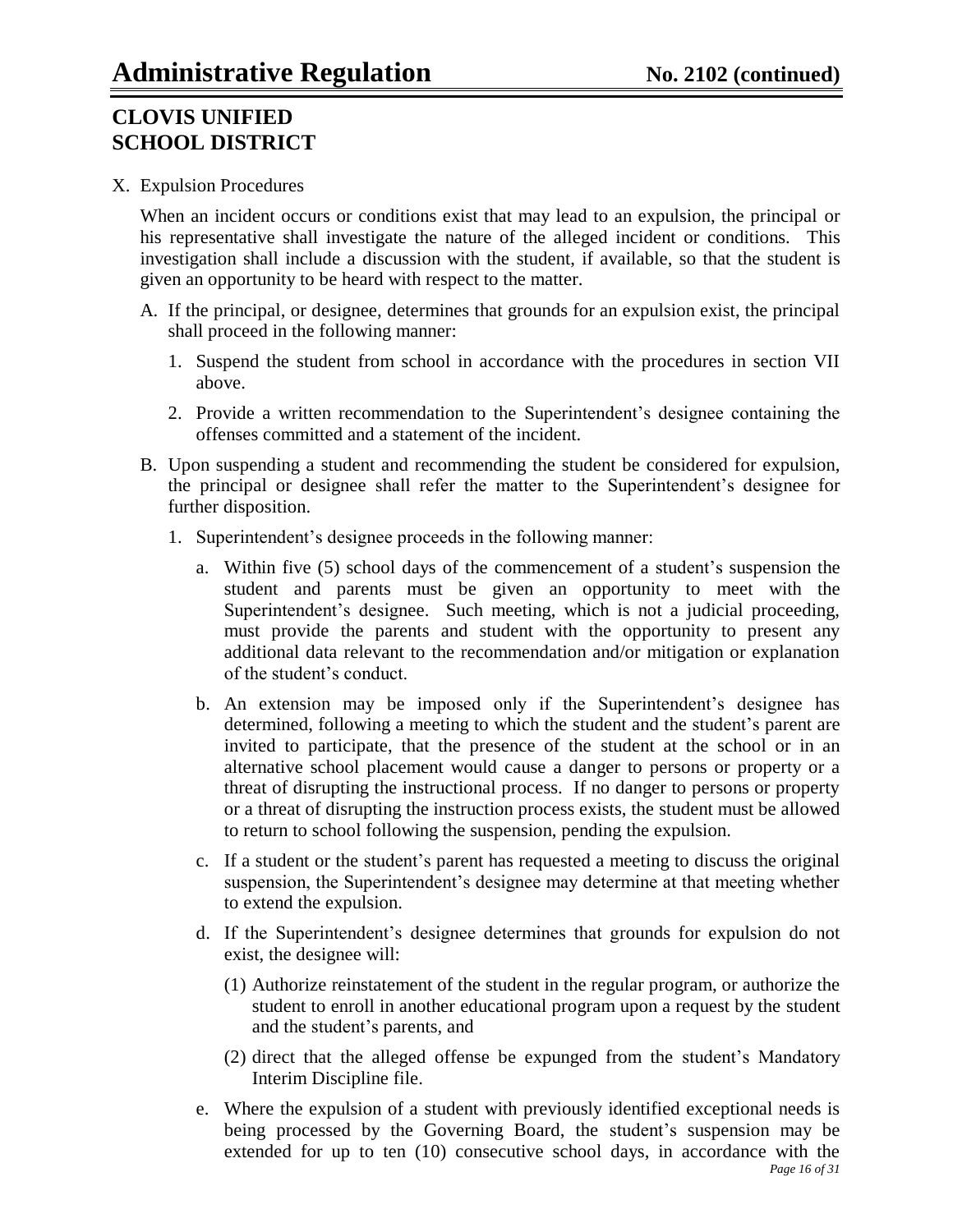procedure for extending suspensions for regular students as set forth above, if the presence of the student at the school or in an alternative school placement would cause a danger to persons or property or a threat of disrupting the instructional process. In the case of a truly dangerous child, a suspension may exceed ten (10) consecutive school days, or the student"s placement may be changed, or both, if:

- i. The student"s parent agrees,
- ii. A court order so provides, or
- iii. The student is placed in an interim alternative educational setting.
- C. Timelines for Hearing

The student shall be entitled to a hearing to determine whether he or she should be expelled. An expulsion hearing shall be held within 30 school days after the date the principal or the Superintendent determines that the student has committed an offense warranting expulsion, unless the student requests, in writing, that the hearing be postponed. The student shall be entitled to one postponement for a period of not more than 30 calendar days of an expulsion hearing. Thereafter, any additional postponement may be granted at the discretion of the Governing Board.

If it is impracticable for the Governing Board to comply with the time requirements for conducting an expulsion hearing under this section, the Superintendent may, for good cause, extend the time period for commencing the expulsion hearing for an additional five (5) school days. Reasons for the extension of the time for the hearing shall be included as part of the record at the time the expulsion hearing is conducted. Upon the commencement of the hearing, all matters shall be pursued and conducted with reasonable diligence and shall be concluded without any unnecessary delay.

If the 30 school-day period within which to hold an expulsion hearing extends into a summer recess of Governing Board meetings of more than two weeks, the days during the summer recess period shall not be counted as school days toward the 30 school-day time limit. The school days not counted during a summer recess of the Governing Board shall not exceed 20 school days, and unless the student requests in writing that the expulsion hearing be postponed, the hearing shall be held not later than 20 calendar days prior to the first day of school for the school year. (*Education Code section 48918(a).)*

D. Written Notice of Hearing

Written notice of the hearing shall be forwarded to the student at least ten (10) calendar days prior to the date of the hearing. The notice shall include:

- 1. The date and place of the hearing.
- 2. A statement of the specific facts and charges upon which the proposed expulsion is based.
- 3. A copy of the disciplinary rules of the District that relate to the alleged violation.
- 4. Notice of the parent"s or student"s obligation to notify a subsequent school district of the student"s expulsion status, pursuant to Education Code section 48915.1(b).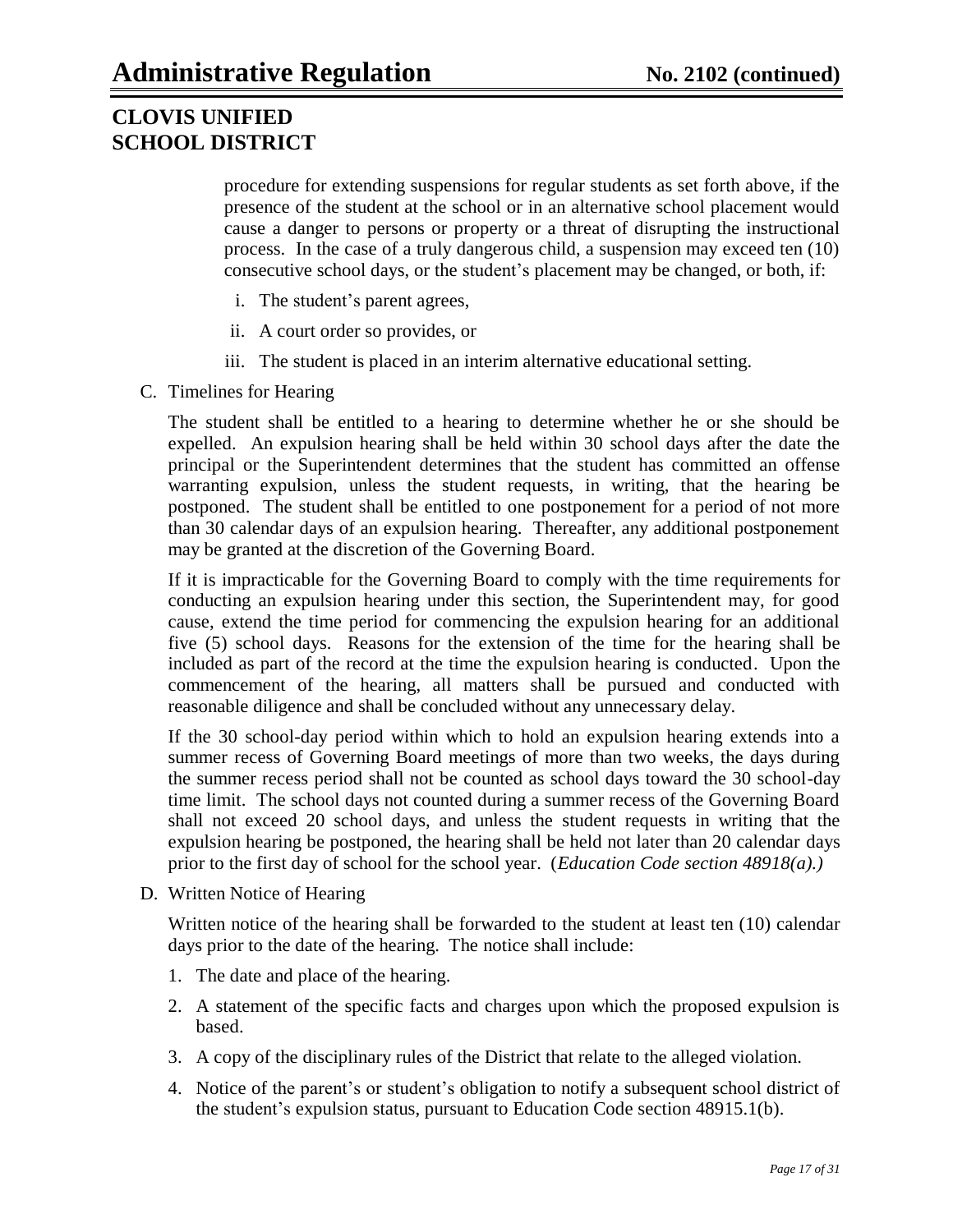- 5. Notice of the opportunity for the student or the student"s parent to appear in person or employ and be represented by counsel or by a nonattorney adviser, to inspect and obtain copies of all documents to be used at the hearing, to confront and question all witnesses who testify at the hearing, to question all other evidence presented, and to present oral and documentary evidence on the student"s behalf, including witnesses.
- E. Student"s Right to Waive Hearing

The student and the student's parent shall be afforded the opportunity, at their discretion, to waive any and all of their due process rights relative to an expulsion recommendation, including, but not limited to, the right to a hearing to determine whether the student committed the offense(s) with which s/he has been charged. If the student and/or the student"s parent requests a waiver of any of their rights, the consequences of such a waiver shall be thoroughly explained to them by the District prior to entering into a waiver agreement.

- F. Administrative Expulsion Hearing Panel
	- 1. Composition of the Administrative Expulsion Hearing Panel:

The Administrative Expulsion Hearing Panel shall consist of three certificated persons, none of whom are employed at the school at which the student is enrolled. The panel will be chaired by a Superintendent"s designee. *(Education Code section 48918(d).)*

- 2. The hearing panel will be convened by the Panel Chairperson, who will insure the administrative hearing is conducted pursuant to due process guidelines.
- 3. The Chairperson will inform the parents and the student of the findings of fact and the Administrative Panel"s determinations and the student"s rehabilitation plan, after the Panel"s deliberations are completed.
- 4. The Chairperson will prepare the Panel"s findings of fact and determinations and the student"s rehabilitation plan for presentation to the Governing Board for action by the Board.
- 5. In lieu of the Panel conducting an expulsion hearing, the Governing Board, a County hearing officer, or an Administrative Law Judge from the California Office of Administrative Hearings may conduct the hearing. The hearing shall be conducted in accordance with all of the procedures established under this Regulation.
- G. Hearing in Closed Session

The Administrative Expulsion Hearing Panel shall conduct a hearing to consider the expulsion of a student in a session closed to the public, unless the student requests, in writing, at least five (5) days prior to the date of the hearing, that the hearing be conducted at a public meeting. Regardless of whether the expulsion hearing is conducted in a closed or public session, the Panel may meet in closed session for the purpose of deliberating and determining whether the student should be expelled.

H. Evidence at the Hearing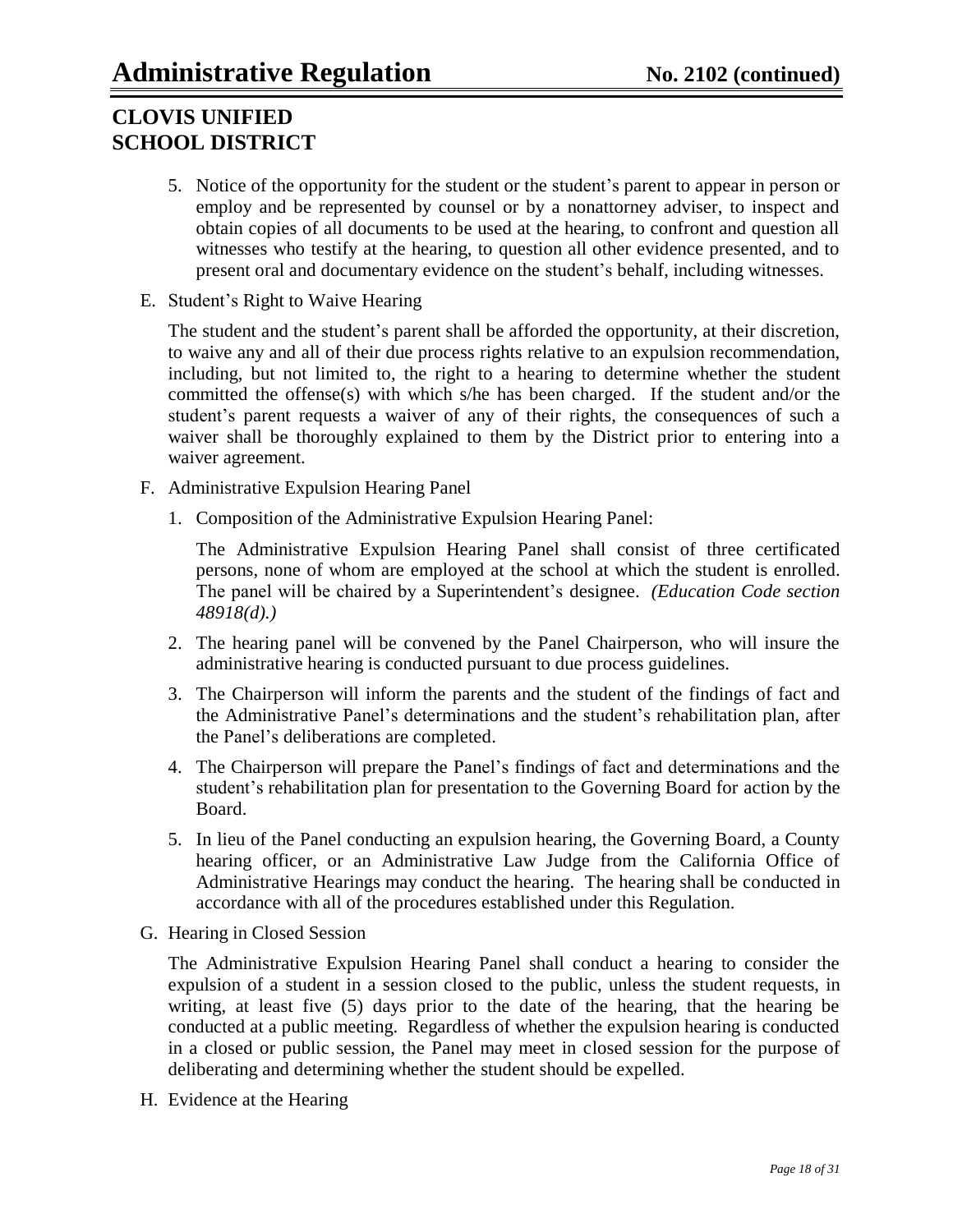- 1. Technical rules of evidence shall not apply to the hearing, but relevant evidence may be admitted and given probative effect only if it is the kind of evidence upon which reasonable persons are accustomed to rely in the conduct of serious affairs.
- 2. No evidence to expel shall be based solely upon hearsay evidence; however, the Administrative Panel may, upon a finding that good cause exists, determine that the disclosure of either the identity of a witness or the testimony of that witness at the hearing, or both, would subject the witness to an unreasonable risk of psychological or physical harm. Upon this determination, the testimony of the witness may be presented at the hearing in the form of sworn declarations which shall be examined only by the Administrative Panel. Copies of these sworn declarations, which are edited in such a manner as to delete the name and identity of the witness, shall be made available to the student.
- 3. If the student, parent, or representative of the student fails to object at the hearing that these rules are not being properly followed, or that any other law or requirement of due process is not being followed, the objections shall be deemed waived.
- 4. Any testimony provided by a student witness in an expulsion hearing conducted is expressly deemed to be a communication protected by Civil Code section 47(b).
- I. Subpoena Power
	- 1. Before the hearing has commenced, the Administrative Panel may issue subpoenas at the request of either the Superintendent or the student, for the personal appearance of percipient witnesses at the hearing. After the hearing has commenced, the Administrative Panel may, upon request of either the County Superintendent of Schools, the Superintendent's designee or the student, issue subpoenas. All subpoenas shall be issued in accordance with sections 1985, 1985.1, and 1985.2 of the Code of Civil Procedure. Enforcement of subpoenas shall be done in accordance with Government Code section 11525.
	- 2. Any objection raised by the Superintendent or the student to the issuance of subpoenas may be considered by the Administrative Panel in closed session, or in open session, if so requested by the student before the meeting. Any decision by the Administrative Panel in response to an objection to the issuance of subpoenas shall be final and binding.
	- 3. If the Administrative Panel determines that a percipient witness would be subject to an unreasonable risk of harm by testifying at the hearing, a subpoena shall not be issued to compel the personal attendance of that witness at the hearing. However, that witness may be compelled to testify by means of a sworn declaration.
	- 4. Service of process shall be extended to all parts of the State and shall be served in accordance with section 1987 of the Code of Civil Procedure. All witnesses appearing pursuant to subpoena, other than the parties or officers or employees of the State or any political subdivision thereof, shall receive fees, and all witnesses appearing pursuant to subpoena, except the parties, shall receive mileage in the same amount and under the same circumstances as prescribed for witnesses in civil actions in a superior court. Fees and mileage shall be paid by the party at whose request the witness is subpoenaed.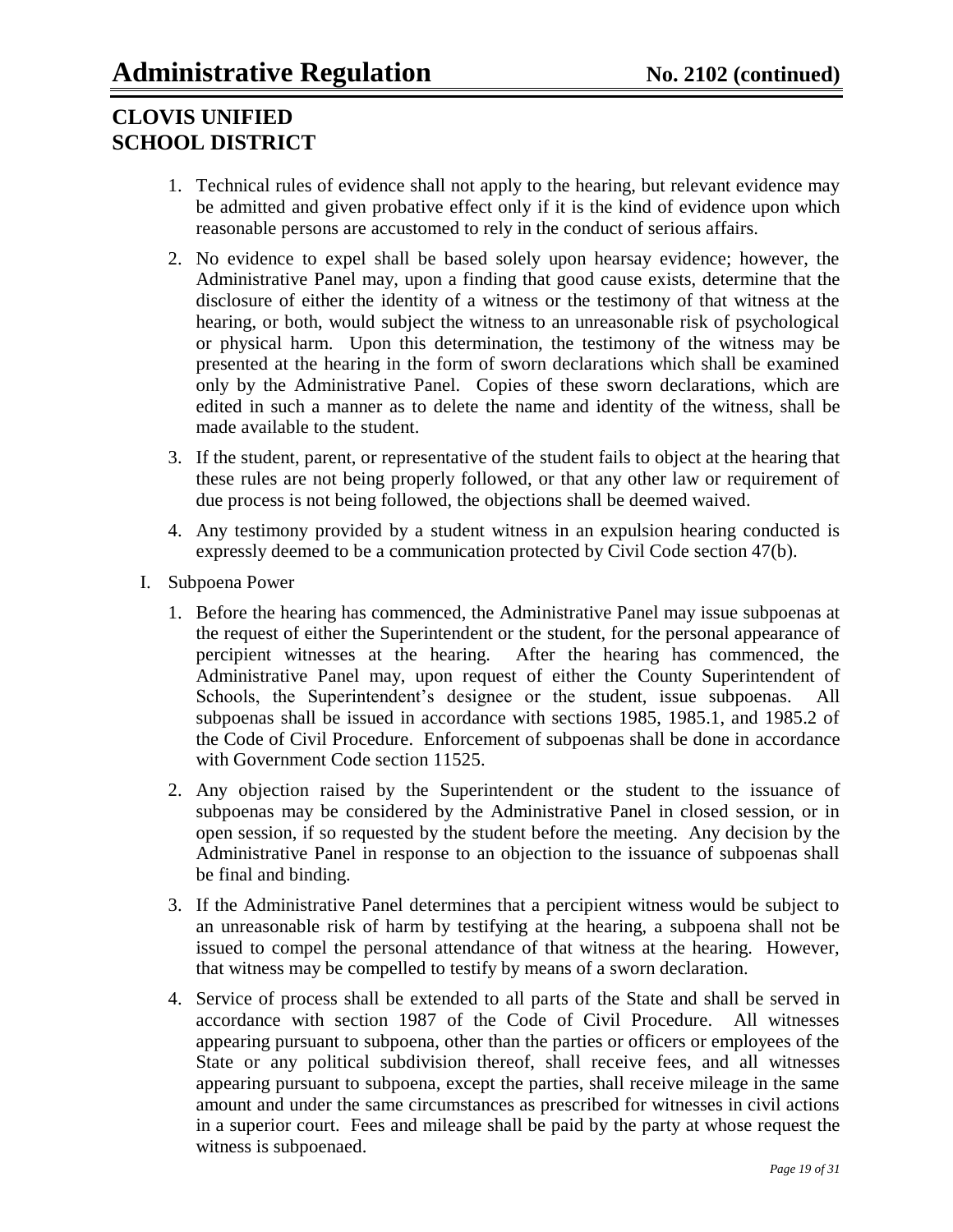J. Record of the Hearing

A record of the hearing shall be made. The record may be maintained by any means, including electronic recording, so long as a reasonably accurate and complete written transcription of the proceedings can be made.

- K. Recommendation by Administrative Panel
	- 1. Within three (3) school days after the hearing, the Administrative Panel shall determine whether to recommend the expulsion of the student to the Governing Board.
	- 2. If the Administrative Panel decides not to recommend expulsion, the expulsion proceedings shall be terminated, and the student immediately shall be reinstated and permitted to return to a classroom instructional program, any other instructional program, a rehabilitation program, or any combination of these programs. Placement in one or more of these programs shall be made by the Superintendent's designee after consultation with District personnel, including the student"s teachers and parent(s). The decision not to recommend expulsion shall be final.
	- 3. If the Administrative Panel recommends expulsion, findings of fact in support of the recommendation shall be prepared and submitted to the Governing Board. All findings of fact and recommendations shall be based solely on the evidence adduced at the hearing.
	- 4. The Governing Board shall make its decision about a student"s expulsion within 40 school days after the date of the student"s removal from his or her school of attendance for the incident for which the recommendation for expulsion is made by the principal or the Superintendent, unless the student requests in writing that the decision be postponed.
	- 5. The decision to expel a student shall be based upon the substantial evidence, relevant to the charges and showing that the student committed any of the acts enumerated above, adduced at the expulsion hearing or hearings.
	- 6. The parent may appear before the Governing Board to appeal the expulsion recommendation provided notice is received from the parent by the Director of Student Services and Student Attendance no later than 11:00 a.m. on the Friday preceding the date the Governing Board is scheduled to consider the expulsion.
	- 7. If the Governing Board accepts the recommendation of an Administrative Panel calling for expulsion, acceptance shall be based either upon a review of the findings of fact and recommendations submitted by the Panel or upon the results of any supplementary hearing conducted pursuant to this section that the Governing Board may order.
- L. Rehabilitation Plan

The Governing Board shall recommend or adopt the Administrative Panel"s recommended plan of rehabilitation for the student at the time of the expulsion order, which may include, but not be limited to, periodic review of the student's progress and a requirement that the student attend and participate in the actual review for readmission.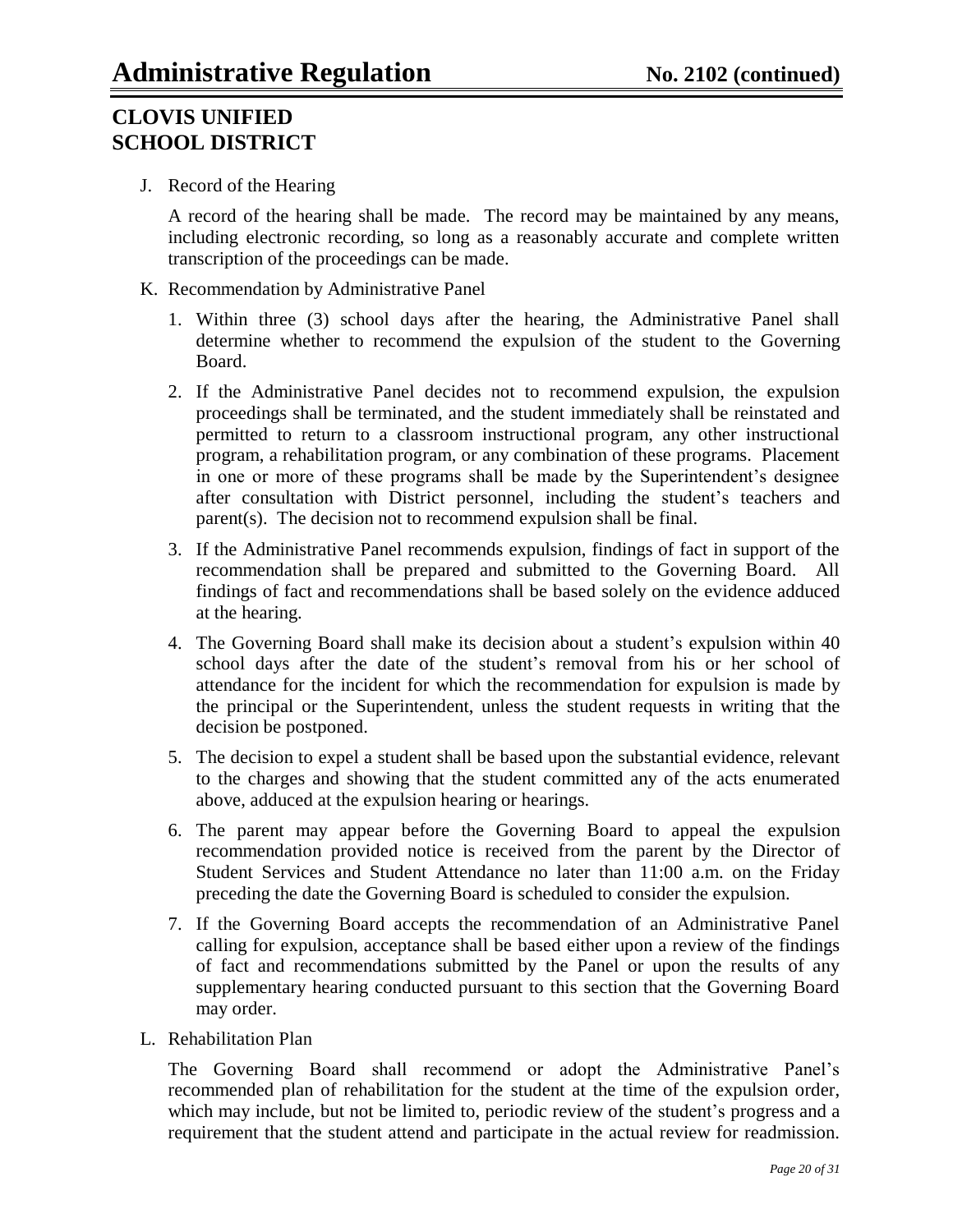The plan may also include recommendations for improved academic performance, tutoring, special education assessments, job training, counseling, employment, community service, or other rehabilitative programs. The Governing Board may require a student who is expelled for reasons relating to controlled substances (as defined in Health and Safety Code sections 11054 to 11058, inclusive), or alcohol, to enroll in a County-supported drug rehabilitation program prior to returning to school. No student shall be required to enroll in a drug rehabilitation program without parent consent. (*Education Code sections 48916(b) and 48916.5.)*

M. Suspension of Expulsion

The Administrative Panel or Governing Board, upon voting to expel a student, may suspend the enforcement of the expulsion order for a period of not more than one calendar year and may, as a condition of the suspension of enforcement, assign the student to a school, class, or program that is deemed appropriate for the rehabilitation of the student. The criteria for suspending the enforcement of an expulsion order shall apply equally to all students. The rehabilitation program to which the student is assigned may provide for the involvement of the student"s parent in his or her child"s education in ways that are specified in the rehabilitation program. A parent's refusal to participate in the rehabilitation program shall not be considered in the determination as to whether the student has satisfactorily completed the rehabilitation program. During the period of the suspension of the expulsion order, the student shall be deemed to be on probationary status. (*Education Code section 48917.)*

The Governing Board may revoke the suspension of an expulsion order under this section if the student commits any of the acts for which a student may be suspended or expelled under this Regulation or violates any of the District's rules and regulations governing student conduct. When the Governing Board revokes the suspension of an expulsion order, the student may be expelled under the terms of the original expulsion order without an additional hearing before the Board or an Administrative Panel.

Upon satisfactory completion of the rehabilitation assignment, the Governing Board shall reinstate the student in a school of the District and may also order that any or all records of the expulsion proceedings be expunged.

A decision to suspend an expulsion order does not affect the time period and requirements for the filing of an appeal of the expulsion order with the County Board of Education. Any appeal shall be filed within 30 days of the original vote for expulsion.

N. Final Action in Public Session

Whether an expulsion hearing is conducted by the Governing Board, a hearing officer, or an Administrative Panel, final action to expel a student shall be taken only by the Governing Board in a public session.

O. Written Notice of Expulsion Decision

Written notice of any decision to expel or to suspend the enforcement of an expulsion order during a period of probation shall be sent by the Superintendent to the student and shall be accompanied by:

1. Notice of the right to appeal the expulsion to the County Board of Education.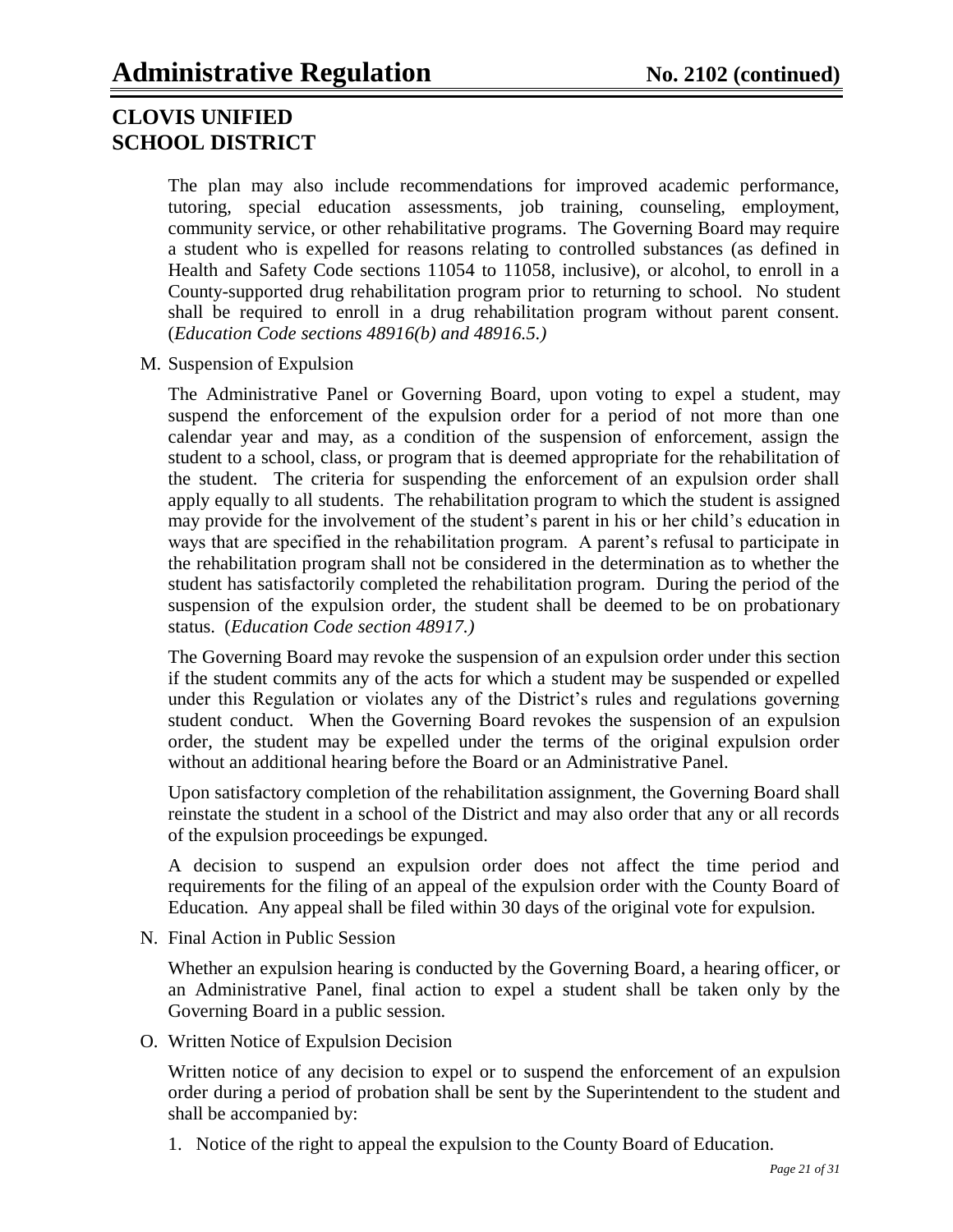- 2. Notice of the educational alternative placement to be provided to the student during the time of expulsion.
- 3. Notice of the parent or student"s obligation under subdivision (b) of Education Code section 48915.1, upon the student's enrollment in a new school district, to inform that district of the expulsion.
- 4. A description of the procedure for requesting readmission.
- P. Record of Expulsion

The Governing Board shall maintain a record of each expulsion, including the cause therefore. Records of expulsion shall be a nonprivileged, disclosable public record. The expulsion order and the cause(s) therefore shall be recorded in the student's Mandatory Interim Record and shall be forwarded to any school in which the student subsequently enrolls upon receipt of a request from the admitting school for the student's school records.

- Q. Special Procedures for Cases of Sexual Assault or Battery
	- 1. In a hearing in which a student is alleged to have committed or attempt to commit a sexual assault, or to have committed a sexual battery, a complaining witness shall be given five (5) days" notice prior to being called to testify, and shall be entitled to have up to two adult support persons present during his or her testimony. Prior to a complaining witness testifying, support person(s) shall be admonished that the hearing is confidential.
	- 2. A complaining witness shall have the right to have his or her testimony heard in a closed session if the hearing is open to the public, when testifying at a public meeting would threaten serious psychological harm to the complaining witness and there are no alternative procedures to avoid the threatened harm, including, but not limited to, videotaped deposition or contemporaneous examination in another place communicated to the hearing room by means of closed-circuit television.
	- 3. At the time the expulsion hearing is recommended, the complaining witness shall be provided with a copy of the applicable disciplinary rules and advised of his or her right to:
		- a. receive five (5) days" notice of his or her scheduled testimony at the hearing
		- b. have up to two adult support persons of his or her choosing present at the hearing at the time he or she testifies.
		- c. have the hearing closed during the time he or she testifies.
	- 4. The expulsion hearing may be postponed for one (1) school day in order to accommodate the special physical, mental, or emotional needs of a student who is the complaining witness.
	- *Page 22 of 31* 5. The District shall provide a nonthreatening environment for a complaining witness in order to better enable him or her to speak freely and accurately of the experiences that are the subject of the expulsion hearing, and to prevent discouragement of complaints. The District shall provide a room separate from the hearing room for the use of the complaining witness prior to and during breaks in testimony. In the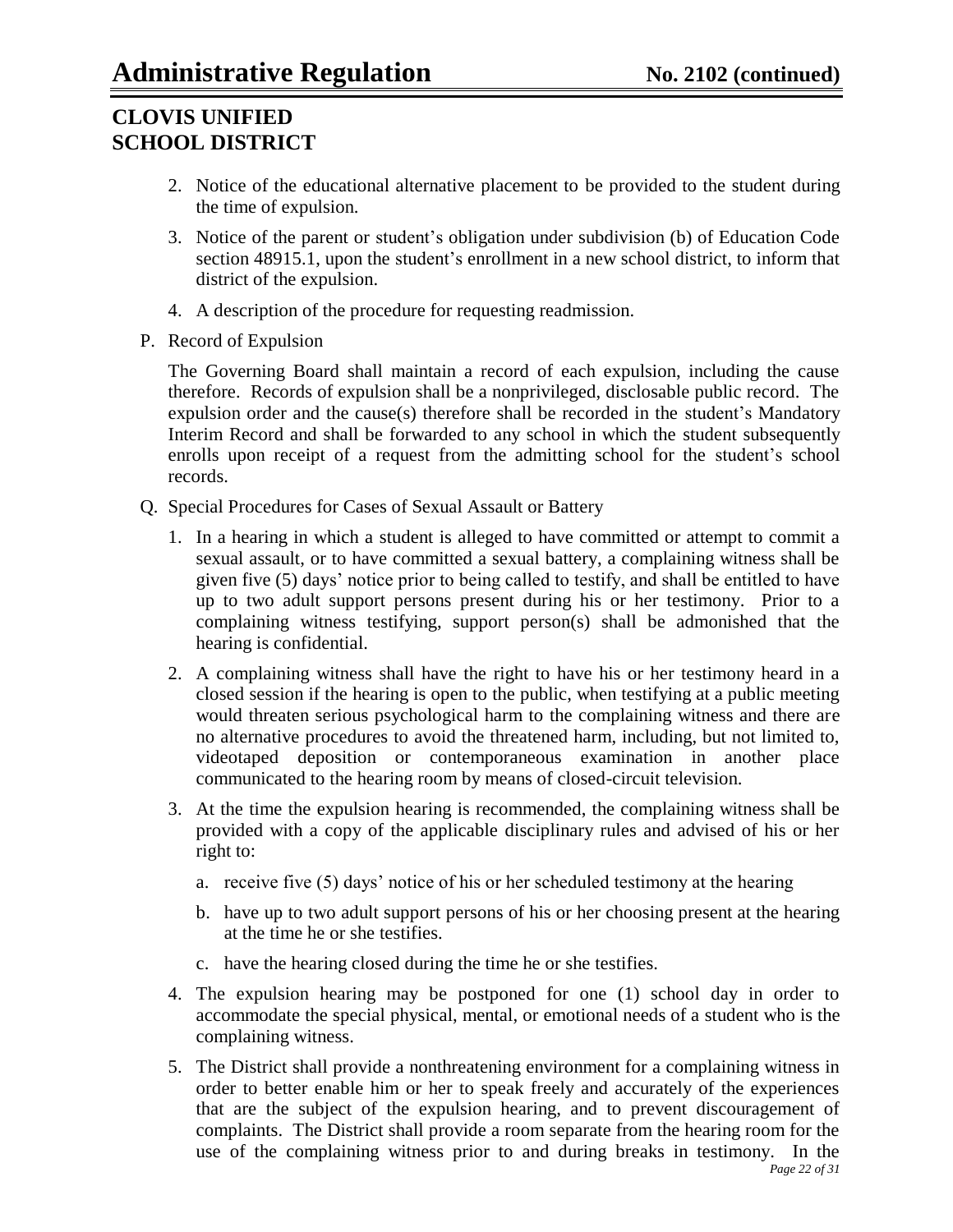discretion of the person conducting the hearing, the complaining witness shall be allowed reasonable periods of relief from examination and cross-examination during which he or she may leave the hearing room. The person conducting the hearing may arrange the seating within the hearing room in order to facilitate a less intimidating environment for the complaining witness. The person conducting the hearing may limit the time for taking the testimony of a complaining witness to the hours he or she is normally in school, if there is no good cause to take the testimony during other hours. The person conducting the hearing may permit one of the complaining witness's support persons to accompany him or her to the witness stand.

- 6. Evidence of specific instances of a complaining witness"s prior sexual conduct is to be presumed inadmissible and shall not be heard unless the person conducting the hearing determines that extraordinary circumstances exist requiring the evidence be heard. Before such a determination is made, the complaining witness shall be provided notice and an opportunity to present opposition to the introduction of the evidence. In the hearing on the admissibility of such evidence, the complaining witness shall be entitled to be represented by a parent, guardian, legal counsel, or other support person. Reputation or opinion evidence regarding the sexual behavior of the complaining witness is not admissible for any purpose.
- 7. Complaining witnesses and accused students will be advised immediately after any allegation is made of conduct violating Education Code section 48900(n) to refrain from personal or telephonic contact with each other during the pendency of any expulsion process.

(*Education Code* sections 48918 and 48918.5.)

- R. Educational Program Requirements for Expelled Students
	- 1. At the time an expulsion is ordered, the District shall ensure that an educational program is provided to the expelled student for the period of the expulsion.
	- 2. In order to provide the educational program required by this subsection, the Governing Board shall refer the student to a program of study that meets all of the following conditions:
		- a. Is appropriately prepared to accommodate students who exhibit discipline problems.
		- b. Is not provided at a comprehensive high school.
		- c. Is not housed at the school site attended by the student at the time of suspension.

Notwithstanding this subsection, with respect to a student expelled for a violation of Education Code section 48900(f) through (t), if the County Superintendent of Schools certifies that an alternative program of study is not available at a site away from a comprehensive high school, and that the only option for placement is at another comprehensive high school, the student may be referred to a program of study that is provided at a comprehensive high school.

3. Notwithstanding the above, a student expelled for any of the offenses listed in IX.B.1. or IX.B.2. shall not be permitted to enroll in any other school or school district during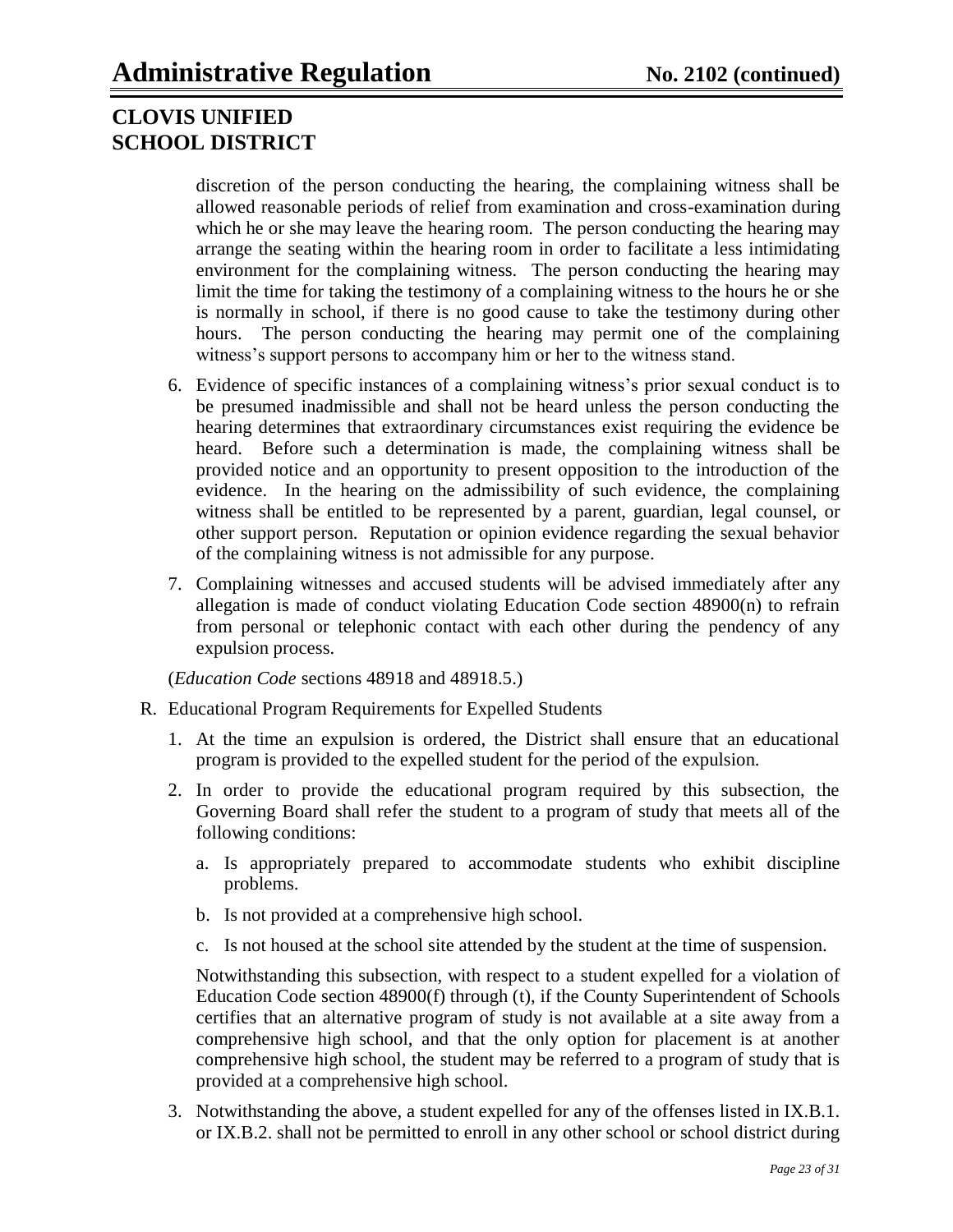the period of expulsion, unless it is a county community school pursuant to Education Code section 1981(c) or a juvenile court school, as described in Education Code section 48645.1, or a community day school pursuant to Article 3 (commencing with Education Code section 48660) of Chapter 4 of Part 27.

- 4. The District may offer the student who is subject to the expulsion order independent study in order to satisfy the requirements of X.R.1. The parent and the student shall provide the written consent for placement in independent study. The District or the County Superintendent of Schools shall notify the expelled student of the option of classroom instruction pursuant to Education Code section 51747(c)(7).
- 5. The program provided pursuant to this section is the only program required to be provided to expelled students as determined by the Governing Board.

(*Education Code sections 48915(d), (f); 48915.2; and 48916.1.)*

- S. Readmission After Expulsion
	- 1. Duration of Expulsion. An expulsion order shall remain in effect until the Governing Board orders the readmission of a student. At the time an expulsion of a student is ordered for an act other than those described in IX.B.1., the Governing Board shall set a date not later than the last day of the semester following the semester in which the expulsion occurred, when the student shall be reviewed for readmission to a school maintained by the District or to the school the student last attended. For a student who has been expelled pursuant to IX.B.1., the Governing Board shall set a date of one year from the date the expulsion occurred, when the student shall be reviewed for readmission to a school maintained by the District, except that the Governing Board may set an earlier date for review for readmission on a case-bycase basis.
	- 2. Procedure for Readmission.
		- a. On or before the date established by the Governing Board when the student will be reviewed for readmission, the student shall submit written documentation in support of readmission to the Superintendent's designee. The student should describe his/her compliance with the rehabilitation plan recommended at the time of the expulsion order. Failure to submit documentation and/or to cooperate in the review of readmission may be deemed grounds for denial or readmission.
		- b. The Superintendent"s designee will review the written documentation in support of readmission, the accompanying information, and may request additional information as needed. The Superintendent's designee also may schedule a conference with the student and the student"s parent to review the written documentation in support of readmission.
		- c. Within 10 school days of the request for readmission, the Superintendent"s designee will determine whether the student should be readmitted. The Superintendent's designee will give the student and/or the student's parent written notice of the decision. If the Superintendent"s designee readmits the student, the decision shall be final.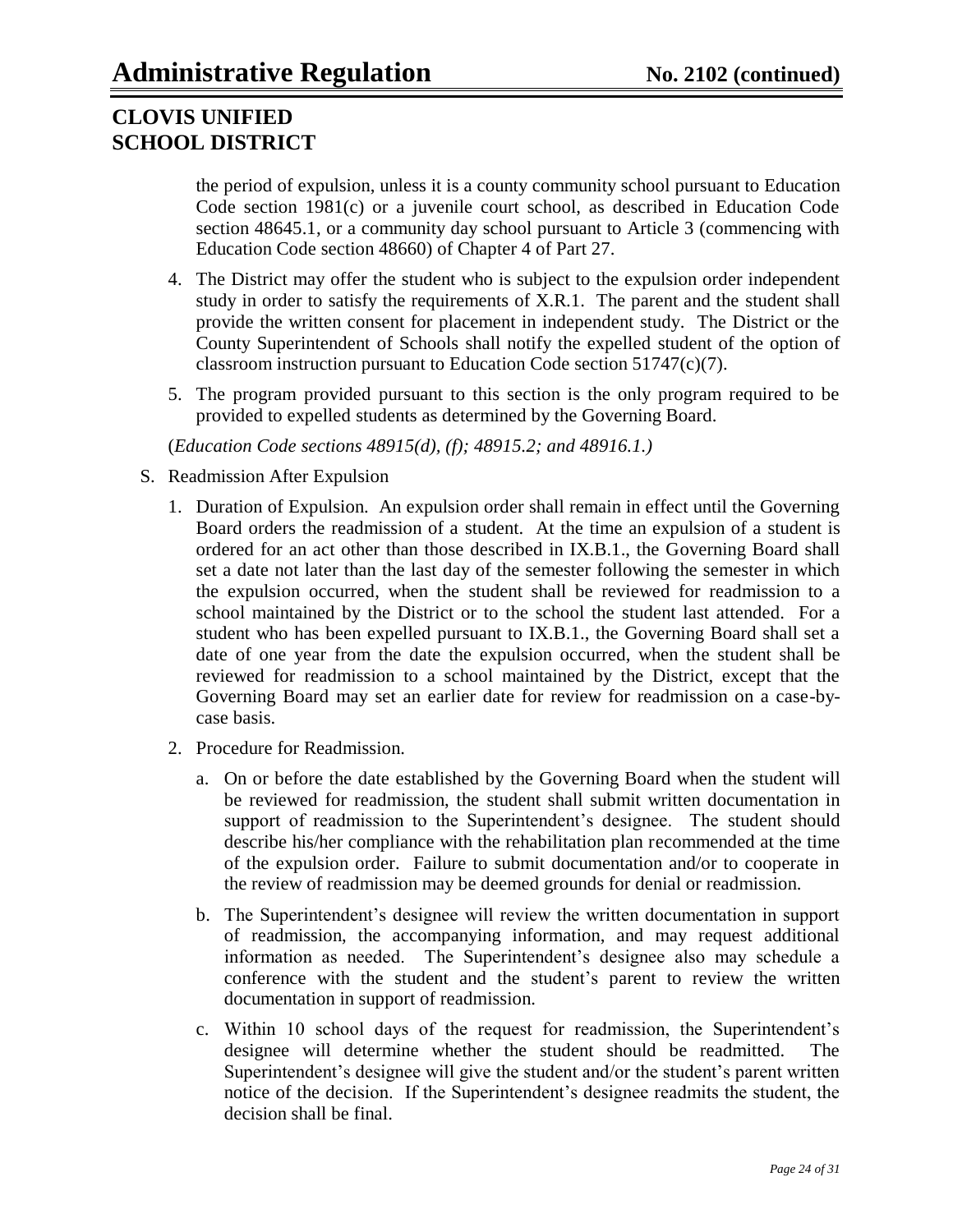- d. If the Superintendent"s designee denies the student"s readmission, the Superintendent"s designee shall inform the student, in writing, of the decision, the reasons therefore, and of the student"s right to appeal the decision to the Governing Board. The Superintendent"s designee shall also inform the student that an appeal must be in writing and must be submitted to the District office within two  $(2)$  weeks of receipt of the decision.
- e. The appeal will be heard at the next Board meeting following receipt of the appeal, unless the Board meeting is within three (3) work days of receipt of the student"s appeal. In such case, the appeal will be heard at the following Board meeting.
- f. The Board will meet with the student, his or her parent, and the Superintendent or designee in closed session. The Board will review all written materials related to the denial of readmission. The student or the parent may explain why the student should be readmitted, and the Superintendent or designee may explain why s/he denied readmission. The Governing Board shall readmit the student unless the Board makes a finding that the student has not met the conditions of the rehabilitation plan or continues to pose a danger to campus safety or to other students or employees of the District.
- g. The Board shall make a decision no later than the meeting following the meeting at which the appeal was heard. The Board shall notify the student of its decision in writing no later than two (2) weeks following this meeting. The Board"s decision regarding readmission is final.
- h. If the Governing Board denies readmission, the Board shall make a determination either to continue the placement of the student in the alternative educational program initially selected for the student during the period of the expulsion order or to place the student in another program that may include, but not be limited to, serving expelled students, including placement in a county community school.
- i. The Governing Board shall provide written notice to the expelled student and the student's parent describing the reasons for denying the student's readmittance into the regular District program. The written notice shall also include the determination of the educational program for the expelled student pursuant to X.S.2.h. The expelled student shall enroll in that educational program unless the parent of the student elects to enroll the student in another school district.

(*Education Code section 48916.)*

- T. Appeal to the County Board of Education
	- 1. Time for Appeal. If a student is expelled from school, the student or the student"s parent may, within 30 days following the decision of the Governing Board to expel, file an appeal to the County Board of Education which shall hold a hearing thereon and render its decision.

The period within which an appeal is to be filed shall be determined from the date the Governing Board votes to expel, even if enforcement of the expulsion is suspended and the student is placed on probation. A student who fails to appeal the original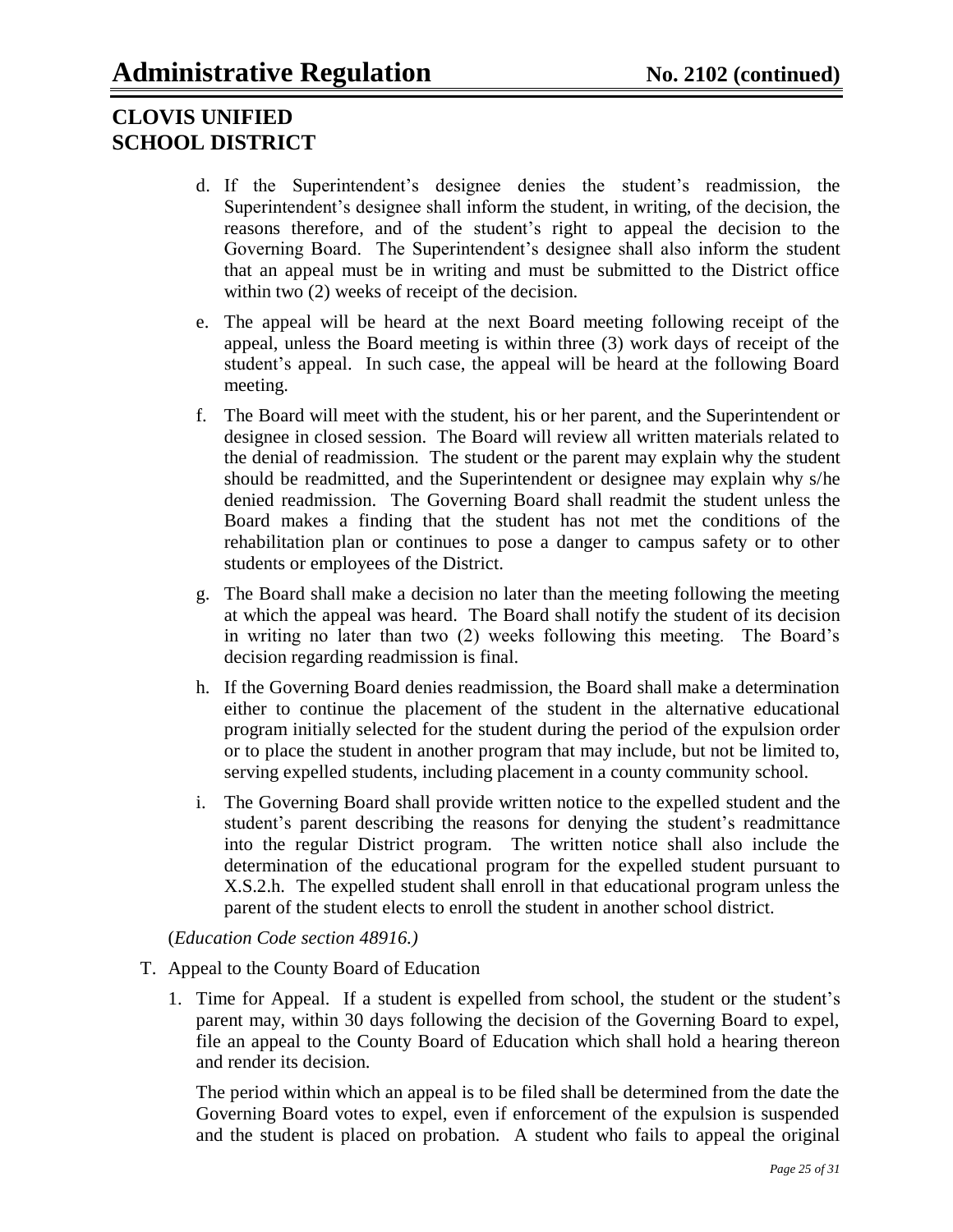action of the Board within the prescribed time may not subsequently appeal a decision of the Board to revoke probation and impose the original order of expulsion.

2. Required Records. The student shall submit a written request for a copy of the written transcripts and supporting documents form the District simultaneously with the filing of the notice of appeal with the County Board of Education. The District shall provide the student with the transcriptions, supporting documents, and records within ten (10) school days following the student's written request. Upon receipt of the records, the student shall immediately file suitable copies of these records with the County Board of Education.

It shall be the student's responsibility to submit a written transcription for review by the County Board of Education. The cost of the transcript shall be borne by the student, except in either of the following situations:

- a. Where the student"s parent certifies to the District that s/he cannot reasonably afford the cost of the transcript because of limited income or exceptional necessary expenses, or both.
- b. In a case in which the County Board of Education reverses the decision of the Governing Board, the County Board shall require the Governing Board to reimburse the student for the cost of the transcription.

(*Education Code sections 48919-48924.)*

XI. Student Discipline – Section 504 Students

The following procedures are based on court rulings, the United States Codes (29 U.S. Code Section 705, et seq.,) the California Education Code, California Code of Regulations, and the Code of Federal Regulations (34 C.F.R. Part 104 and 200, et seq.).

It is the intent of the Governing Board that students identified with disabilities under Section 504 of the Rehabilitation Act of 1973 (29 U.S. Code Section 705, et seq.) be subject to the same rules, regulations and discipline procedures established for other students attending a school operated by the Clovis Unified School District, when it is established that the misconduct was not caused by, or was not a direct manifestation of, the student"s disability. *(34 C.F.R. 104.35.)*

- A. Specific methods must be employed when implementing suspension, exclusion by court order, expulsion, and involuntary transfer for Section 504 students to ensure such students and their parents have access to required procedural safeguards.
- B. Before an expulsion recommendation can be processed for a previously identified Section 504 student, a 504 Student Study Team must conduct a hearing to determine if the student"s misconduct was caused by, or was not a direct and substantial result of, the student's identified disability. This hearing shall take place prior to the pre-expulsion meeting conducted by the Superintendent's designee.
	- 1. If it is determined by the 504 Student Study Team that the misconduct was not caused by, or was not a direct and substantial result of, the student"s identified disability, the student shall be subject to the same expulsion process as a similarly situated nondisabled student.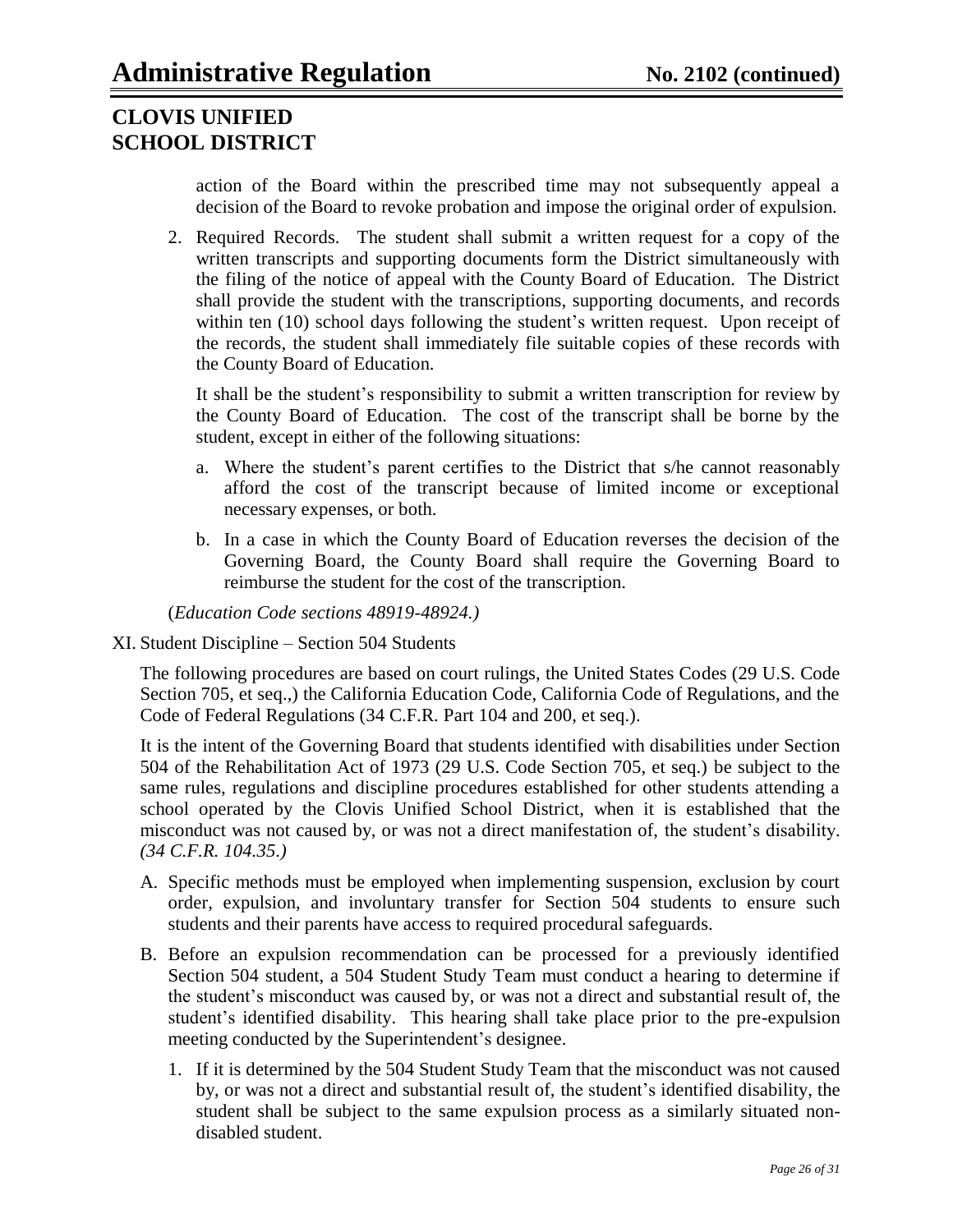- 2. If it is determined by the 504 Student Study Team that the misconduct was caused by, or was the direct and substantial result of, the student"s identified disability, the Section 504 student may not be disciplined or expelled and the 504 Student Study Team must then determine whether the student"s current placement is appropriate.
- C. The suspension of a Section 504 student may be extended beyond a total of ten (10) consecutive school days, without completion of the 504 Student Study Team"s determination whether the student's current placement is appropriate and without providing Section 504 procedural safeguards, only when the student poses an immediate threat to the safety of self or others.

The suspension of a Section 504 student may be extended beyond a total of ten (10) consecutive school days, if the Superintendent"s designee obtains a court order extending the suspension. Such order must specify the length and other terms of the exclusion, which may include an interim alternative educational placement.

The suspension of a Section 504 student may also be extended beyond a total of ten (10) consecutive school days, if the parent agrees to a change in placement. *(Desert Sands Unified School District (CA) 26 IDELR 613 (OCR 1997).)*

- D. In the event of a disagreement between the parent and the District regarding the identification, evaluation, or educational placement of the student, the parent has the right to an impartial hearing, with an opportunity to participate and be represented by counsel. This will be accomplished pursuant to District policies related to Section 504 students described above.
- E. If the parent or the District requests that a student who is recommended for expulsion be assessed to determine if the student has a disability under Section 504, this shall be done in compliance with Section 504 Regulations.
- XII. Student Discipline Special Education Students Under the IDEA

The following procedures are a based on court rulings (the U.S. Supreme Court and  $9<sup>th</sup>$ Circuit Court of Appeal), the California Education Code (sections 56026 and 48915.5), California Code of Regulations, and federal regulations (34 CFR Part 100 and 300, et seq.)*.* Students who qualify for special education and/or services under the IDEA (Individuals with Disabilities Act, 20 U.S. Code sections 1400, et seq.) and as described in Education Code section 56026, must be afforded procedural rights under the Education for the Handicapped Act of 1975, when the District initiates discipline procedures that will substantially affect the implementation of the student"s individualized education program (IEP) by causing a change in placement.

It is the intent of the Governing Board that students identified with disabilities under the IDEA may only be subjected to suspension after other means of correction fail to bring about proper conduct and/or other means of correction are not feasible or have repeatedly failed. *(Education Code sections 48900.5 and 48915.)*

A. Five-Day Suspensions

A teacher may suspend a student identified with disabilities under the IDEA ("special education student") for any of the acts enumerated in Education Code section 48900, for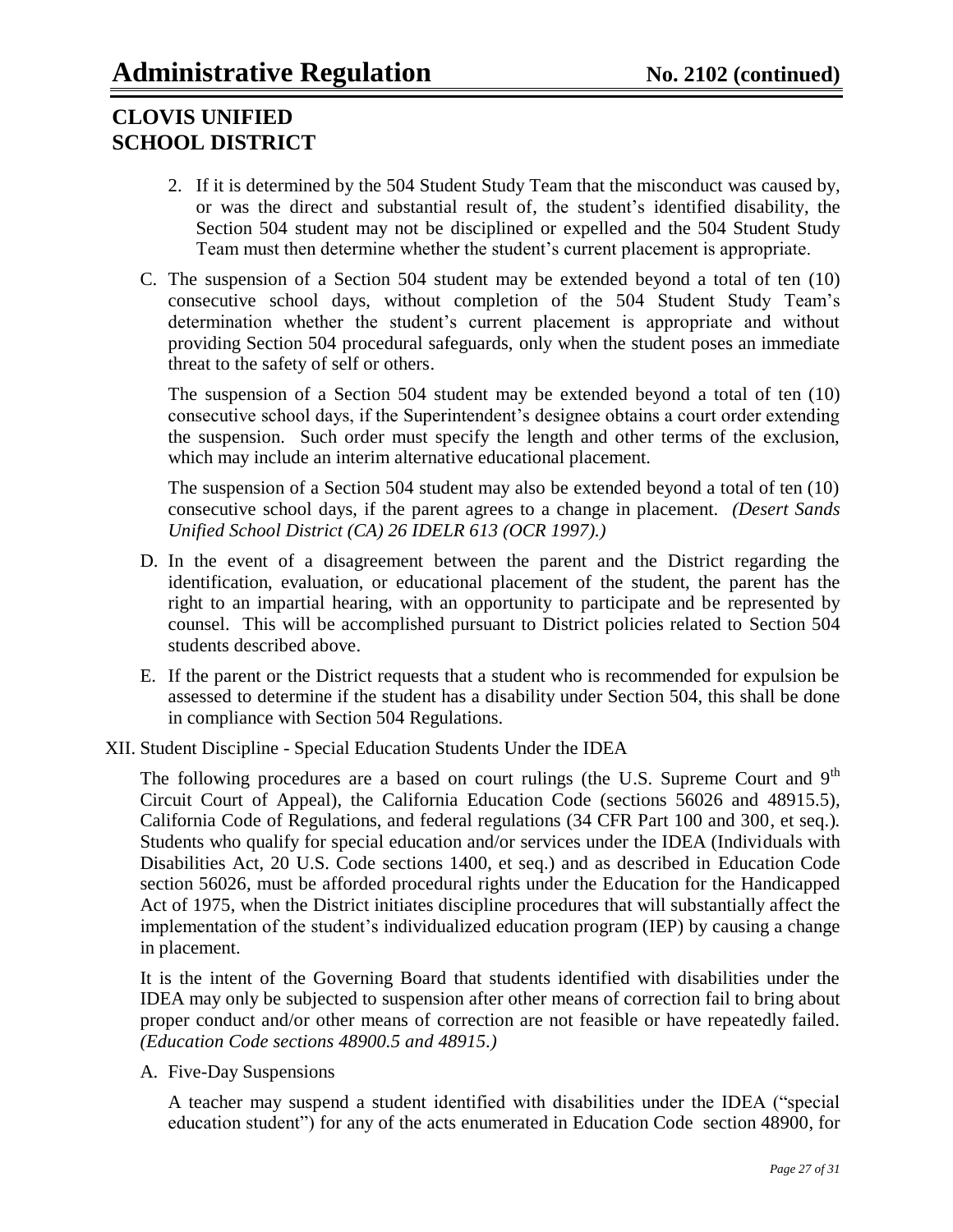the day of the suspension and the day following. *(Education Code sections 48910 and 48915.5.)*

If a special education student"s behavior warrants further discipline, a principal, principal"s designee, or the Superintendent"s designee may suspend a special education student for no more than five (5) consecutive days for any of the reasons enumerated in Education Code sections 48900, 48900.2, 48900.3, 48900.4, and 48900.7, and pursuant to sections 48900.5 and 48915.5, unless a longer suspension is warranted as described below. *(Education Code sections 48900.5 and 48915.5.)*

A student may be suspended for a first offense, if it has been determined that any violation of Education Code section 48900, subdivision (a) through (e) has occurred, or that the student"s presence causes a danger to persons or property or threatens to disrupt the instructional process. *(Education Code sections 48900.5 and 48915.5.)*

B. Ten-Day Suspensions

Although State law limits consecutive days of suspension to five (5) days (Education Code section 48911), the District may utilize the "permissive Education Code provision" set forth in section 35161 in conjunction with section 48912, to justify extending a suspension from five (5) to ten (10)days when a recommendation for expulsion is being processed. *(Education Code sections 35161, 48911, 48912 and 48915.5.)*

A special education student may be suspended for up to ten (10) days when there is a substantial likelihood that the student will cause injury to self or others.

During this ten-day cooling down period, the District should initiate a review of the student's IEP and/or seek the parent'(s) agreement to an interim placement if necessary. *(20 U.S.C. 1414(d)(3)(B)(i), (4).)*

C. Suspension of a special education student from school bus transportation is regarded as a suspension from school, if the failure to provide transportation prohibits the student from receiving the special education services specified in the student"s IEP.

Pursuant to Education Code section 48915.5, subdivision (c) if a special education student is excluded from school bus transportation, the student is entitled to be provided with an alternative form of transportation to school at no cost to the parent or the student, provided that transportation is specified in the student"s IEP. *(Education Code section 48915.5(c).)*

D. Suspension Extended Beyond Ten (10) School Days

A special education student may be suspended beyond a total of ten consecutive school days only when a student poses an immediate threat to the safety of self or others and:

- 1. A manifestation determination by the IEP team has identified that the special education student"s misconduct was not caused by, or had a direct and substantial relationship to, the student's identified disability under the IDEA (34 C.F.R.  $104.35(a)$ .);
- 2. Parent(s) agree to a change of placement, or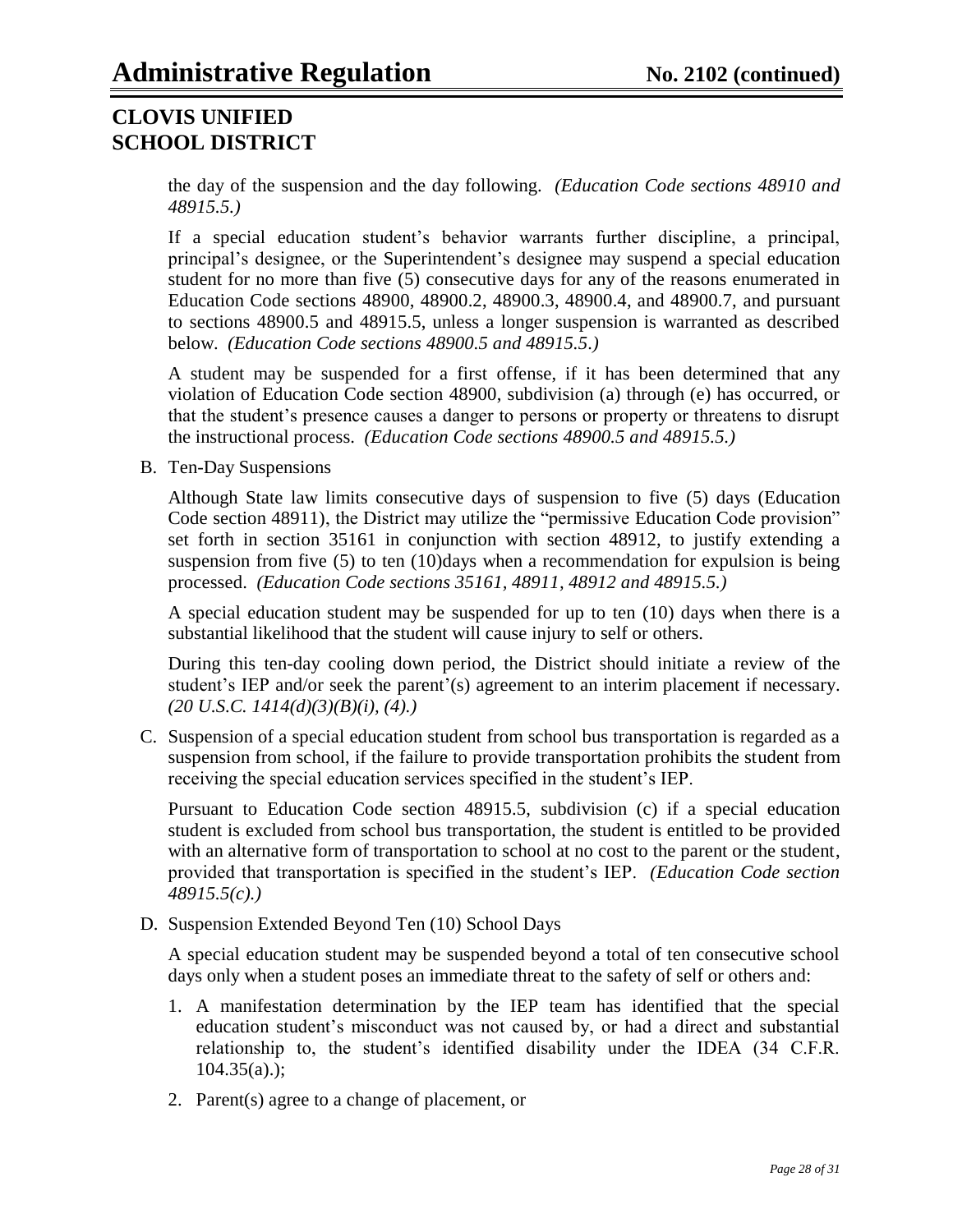3. The Superintendent"s designee obtains a court order extending the suspension. Such order would specify the length and other terms of the exclusion, which could include an interim alternative education placement.

The District may petition the court for temporary injunctive relief beyond the ten day suspension period when there is a substantial likelihood that the student will cause self injury or injury to others. The petition to court must comply with applicable procedures regarding injunctions. The District must overcome the legal presumption in favor of the student "staying put" and must demonstrate *"a substantial likelihood that the student will injure him/herself or others."*

Should injunctive relief be granted, the court will rule on the length of the exclusion and any other terms of the exclusion.

A special education student who is excluded from school attendance, must be provided educational services pursuant to his/her IEP during the time of the exclusion.

E. Involuntary Transfer

When a principal recommends a special education student for consideration for involuntary transfer to an alternative education program, the student"s IEP team must be convened to determine that the special education services to be provided to the student in a specified alternative educational program comports with the student"s IEP and is deemed educationally beneficial to that student.

- F. Expulsion
	- 1. Upon initiation of expulsion proceedings against a student with a disability, the following procedures apply:
		- a. Expulsion procedures must be carried out by the District pursuant to Education Code sections 48915 and 489115.5 as modified by court decisions.
		- b. A manifestation determination by the IEP team must conclude that the special student"s misconduct was not caused by, or had a direct and substantial relationship to, the student"s identified disability under the IDEA, and that the special education student was appropriately placed at the time of the misconduct. *(34 C.F.R. 104.35(a).)*
		- c. Parents(s) shall be provided the procedural safeguards including notice and the due process hearing rights pursuant to Education Code section 56500.1 and U.S.C. section 1415, et seq.
	- 2. When a special education student is recommended for expulsion, the IEP team must conduct a functional behavioral assessment and implement a Behavioral Intervention Plan (BIP) for the student, provided the District has not conducted such assessment prior to the conduct at issue. If a BIP has already been developed, the IEP team will review the plan and modify it, as necessary, to address the student"s behavior. *(20 U.S.C. 1415(k).)*
	- 3. When a special education student is recommended for expulsion, the IEP team must consider the special education student"s current assessment information in their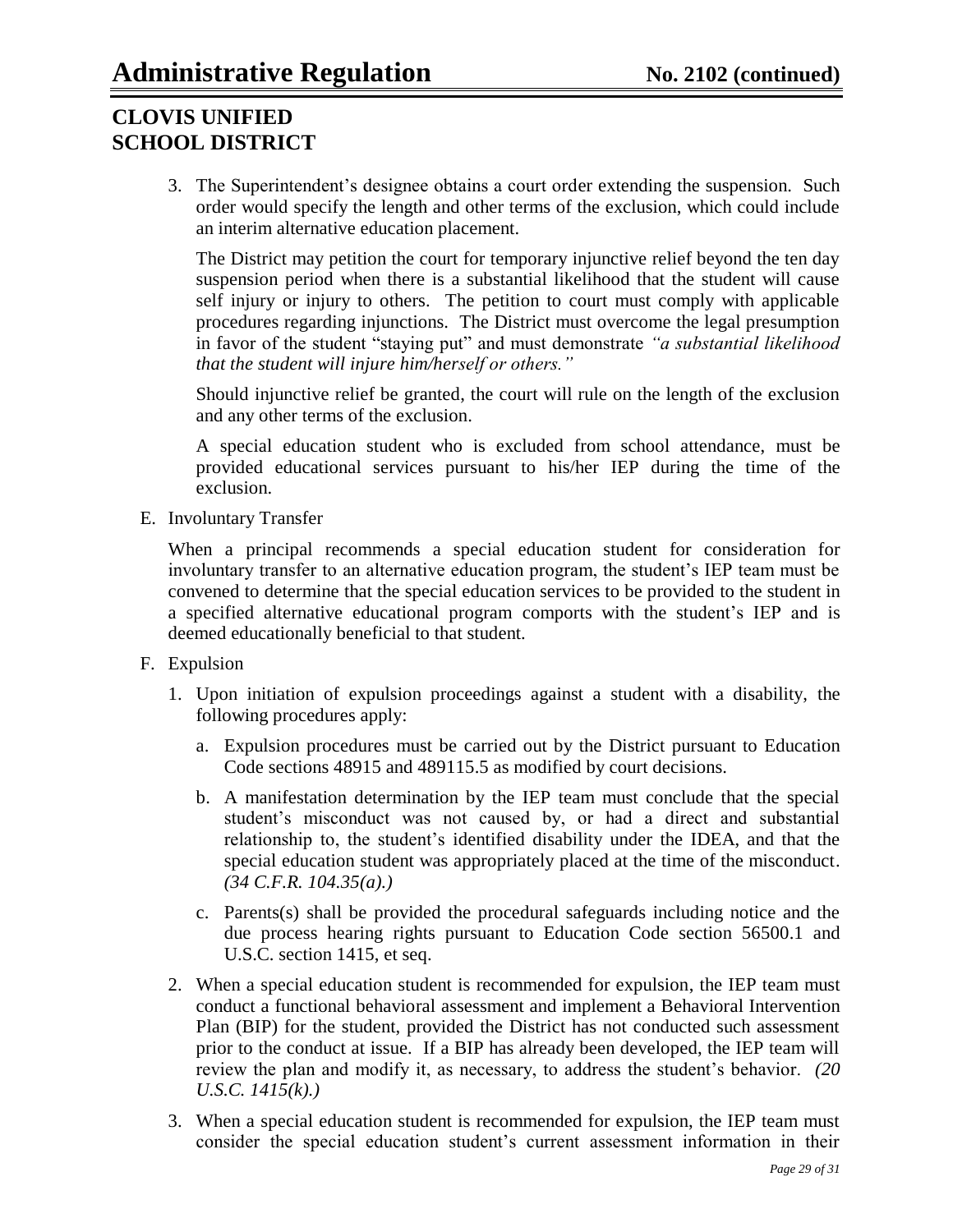manifestation determination to assist in deciding whether the student's was the result of an inappropriate placement. *(20 U.S.C. 1415(k).)*

4. If the IEP team determines that the alleged misconduct was not a manifestation of the student"s disability and the IEP and placement were appropriate, the student shall be subject to the applicable District disciplinary actions and procedures, but a free and appropriate public education must continue to be provided.

If the IEP determines that the student's behavior was a manifestation of the student's disability, the student may not be expelled.

- 5. A parent must receive proper notice 48 hours in advance of the IEP team meeting of the right to participate.
- 6. A parent or guardian may challenge a decision for expulsion by requesting a due process hearing pursuant to Education Code Section 56500.1 20 U.S.C. section 1415.
- 7. A special education student must generally remain in his/her current placement *("stay put"*), while the expulsion process is pending if the parent requests a due process hearing or appeals a hearing decision to the court. However, a student with a disability may be placed in an appropriate interim alternative educational setting when he/she commits one of the following acts:
	- a. Carries a weapon, as defined in 18 U.S.C. section 930, to school or to a school function.
	- b. Knowingly possesses or uses illegal drugs while at school or a school function.
	- c. Sells a controlled substance while at school or a school function.

A hearing officer may order a change in placement of a student with a disability to an appropriate interim educational setting if the hearing officer:

- a. Determines that the District has established by substantial evidence that maintaining the current placement of the student is substantially likely to result in injury to the student or others.
- b. Considers the appropriateness of the student"s current placement.
- c. Considers whether the District has made reasonable efforts to minimize the risk of harm in the student"s current placement, including the use of supplementary aids and services.
- d. Determines that the interim alternative educational setting allows the student to participate in general curriculum, to continue to receive IEP services, and to receive services designed to ensure that the behavior does not recur.

The student may be placed in the interim alternative educational setting for up to 45 days, or until the conclusion of any due process hearing proceedings requested by the parent.

The student's alternative educational setting shall be determined by the student's IEP team.